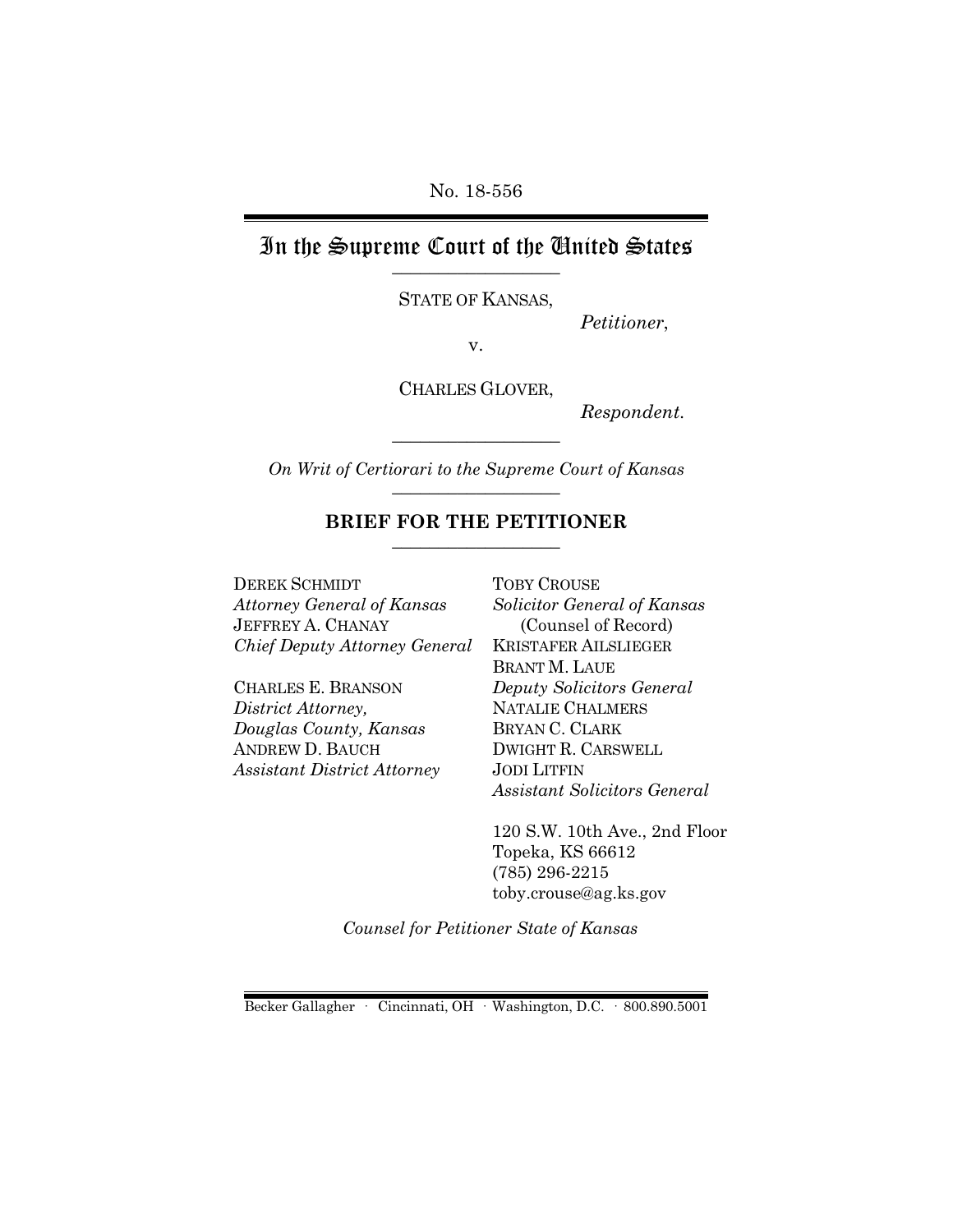# **QUESTION PRESENTED**

Whether, for purposes of an investigative stop under the Fourth Amendment, it is reasonable for an officer to suspect that the registered owner of a vehicle is the one driving the vehicle absent any information to the contrary.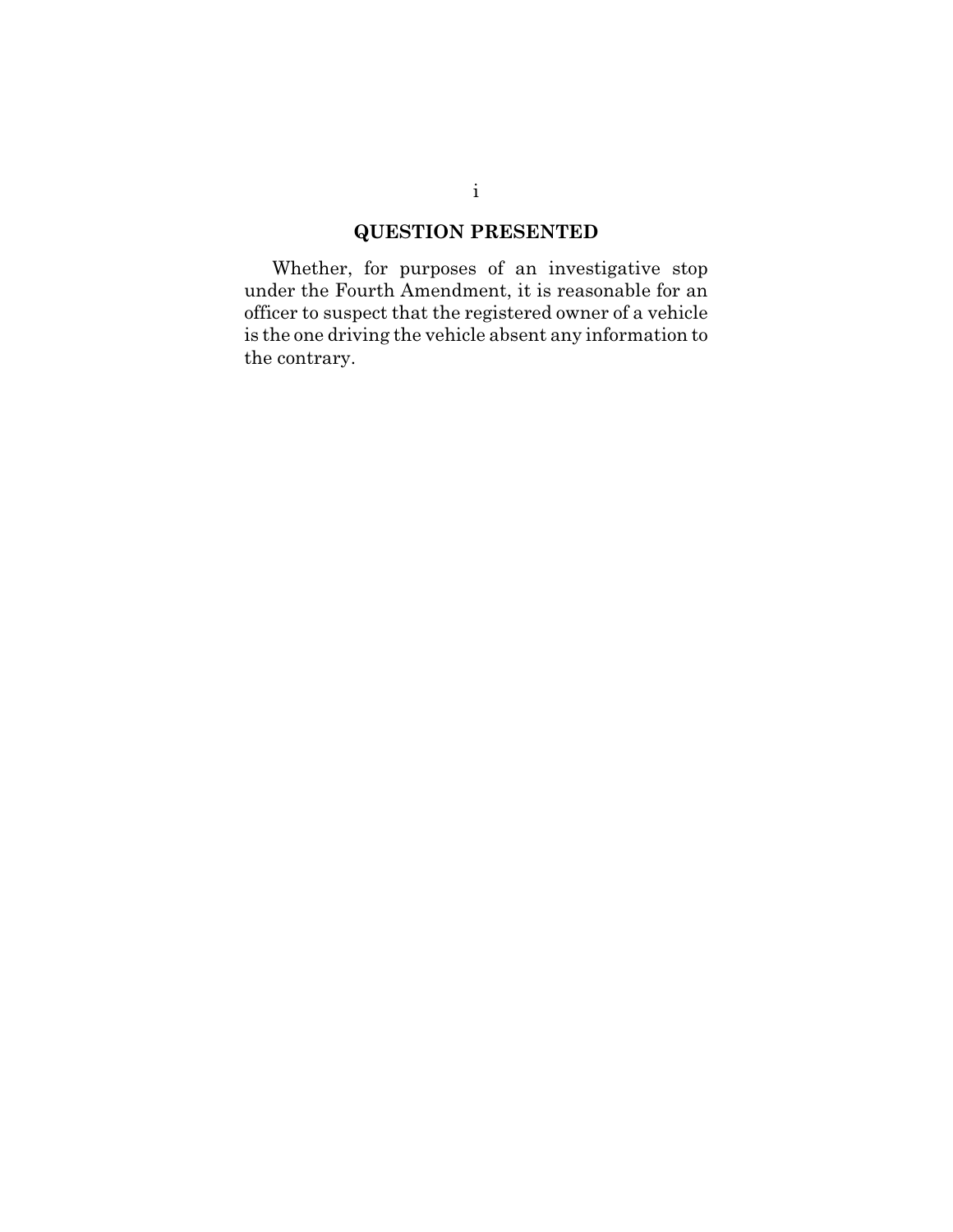# **TABLE OF CONTENTS**

|                | CONSTITUTIONAL PROVISION INVOLVED 1                                                                                                                                       |
|----------------|---------------------------------------------------------------------------------------------------------------------------------------------------------------------------|
|                |                                                                                                                                                                           |
|                | SUMMARY OF THE ARGUMENT. 5                                                                                                                                                |
|                |                                                                                                                                                                           |
| $\mathbf{I}$ . | An officer has reasonable suspicion to stop<br>a vehicle when the officer knows the<br>registered owner cannot legally drive,<br>absent information that the owner is not |
|                | A. It is reasonable to suspect that the<br>registered owner of a vehicle is the driver. . 9                                                                               |
|                | B. The suspicion is objective and<br>$articulable \ldots \ldots \ldots \ldots \ldots \ldots \ldots 15$                                                                    |
|                | C. The rule applies absent information to the                                                                                                                             |
| II.            | The Kansas Supreme Court adopted a<br>standard more demanding than reasonable                                                                                             |
| III.           | Investigative stops like the one here are<br>reasonable and important to public safety. . 21                                                                              |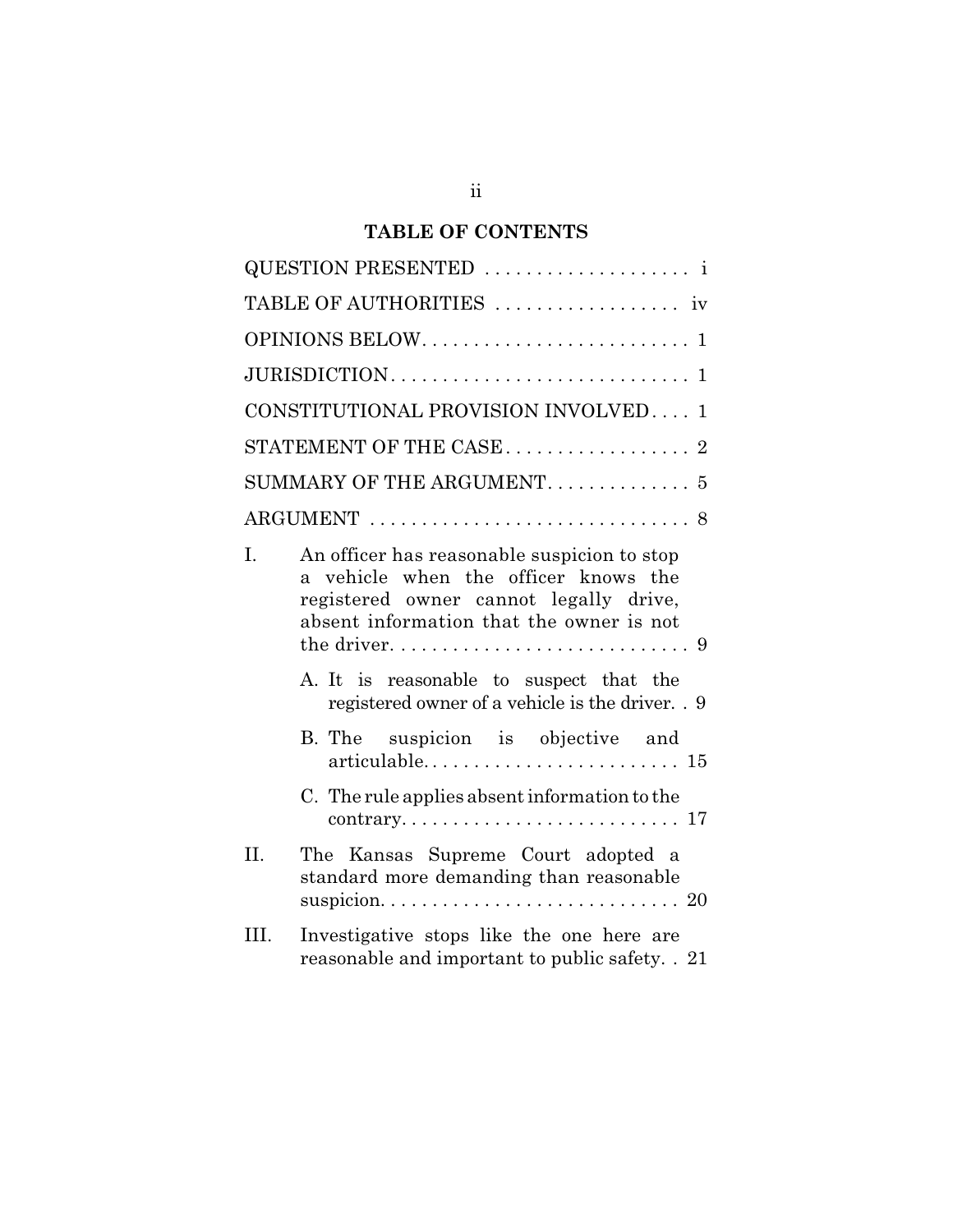| A. Investigative stops promote public                                        |  |
|------------------------------------------------------------------------------|--|
| B. Investigative stops impose a minimal                                      |  |
| C. Requiring officers to gather "more"<br>evidence" is impractical and would |  |
|                                                                              |  |

# iii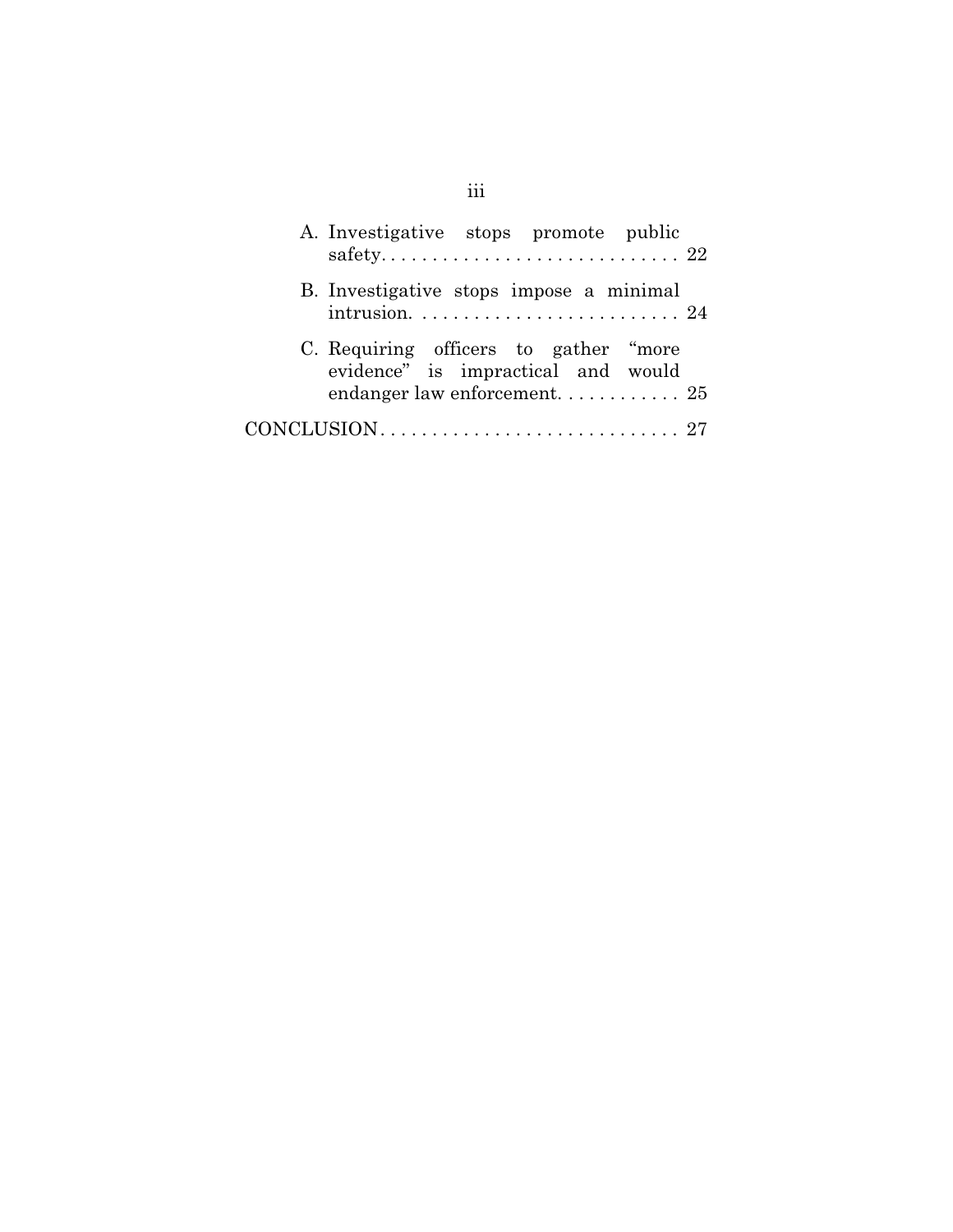# **TABLE OF AUTHORITIES**

# **CASES**

| Ambassador Ins. Co. v. Dumas,                                                                              |
|------------------------------------------------------------------------------------------------------------|
| Anderson v. Miller,<br>559 N.W.2d 29 (Iowa 1997)  12                                                       |
| Arizona v. Johnson,                                                                                        |
| Armfield v. State,<br>918 N.E.2d 316 (Ind. 2009). 18, 26                                                   |
| Ashcroft v. al Kidd,                                                                                       |
| Baker v. McCollan,                                                                                         |
| Berkemer v. McCarty,                                                                                       |
| Birchfield v. North Dakota,                                                                                |
| Brayman v. Nat'l State Bank of Boulder,                                                                    |
| Breeding v. Johnson,                                                                                       |
| Brigham City v. Stuart,                                                                                    |
| California v. Carney,<br>471 U.S. 386 (1985). $\ldots \ldots \ldots \ldots \ldots \ldots \ldots \ldots 22$ |

iv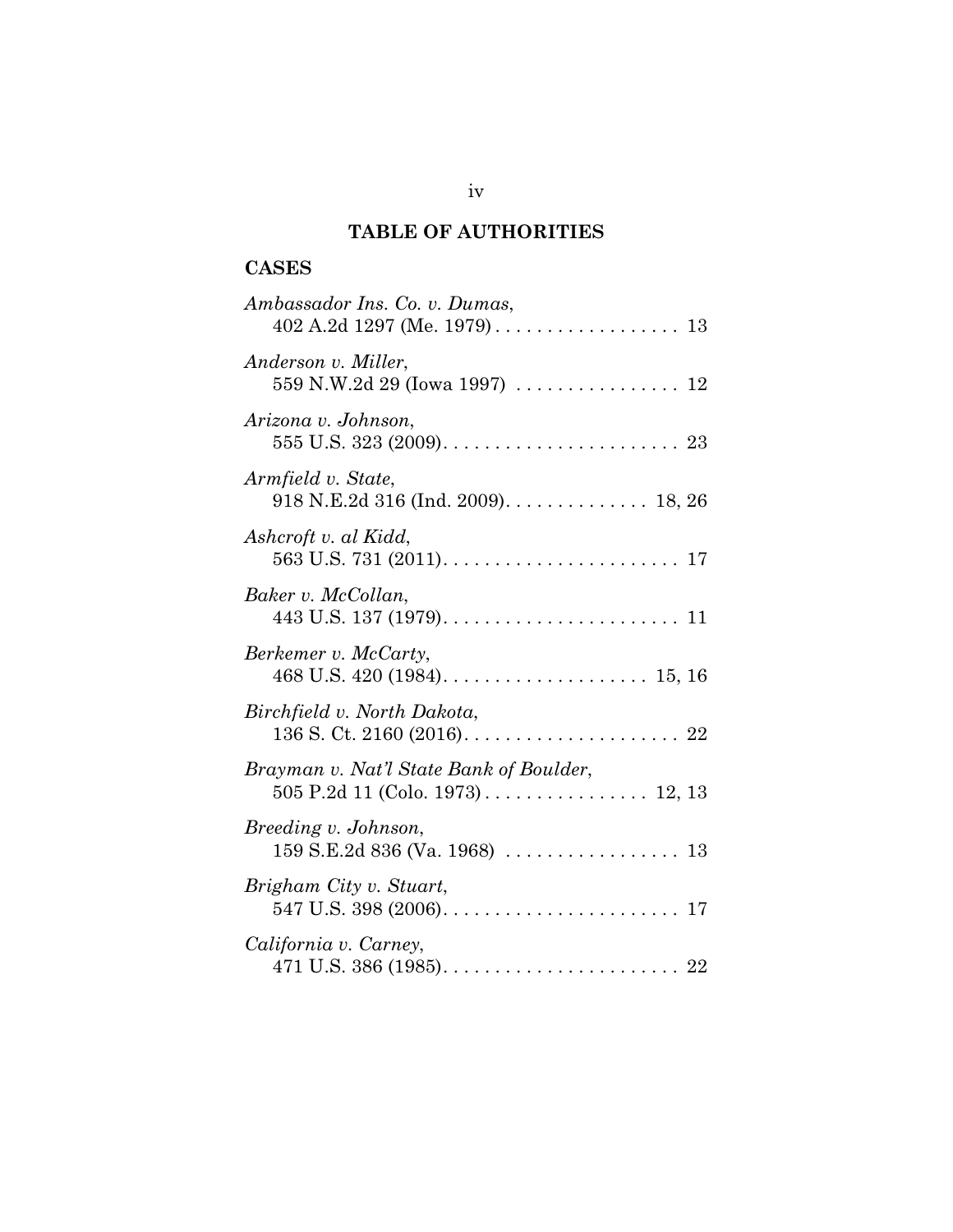| Commonwealth v. Deramo,<br>762 N.E.2d 815 (Mass. 2002)  11, 14 |
|----------------------------------------------------------------|
| Delaware v. Prouse,                                            |
| District of Columbia v. Wesby,                                 |
| Gaul v. Noiva,                                                 |
| Grinstead v. Anscer,                                           |
| Illinois v. Wardlow,                                           |
| Lawing v. Johnson,                                             |
| Lee v. Tucker,<br>$365$ S.W.2d $849$ (Ky. 1963) 13             |
| Limes v. Keller,                                               |
| Maryland v. King,                                              |
| Michigan Dep't of State Police v. Sitz,                        |
| Navarette v. California,                                       |
| New York v. Class,                                             |

| ۰. |  |
|----|--|
|    |  |
|    |  |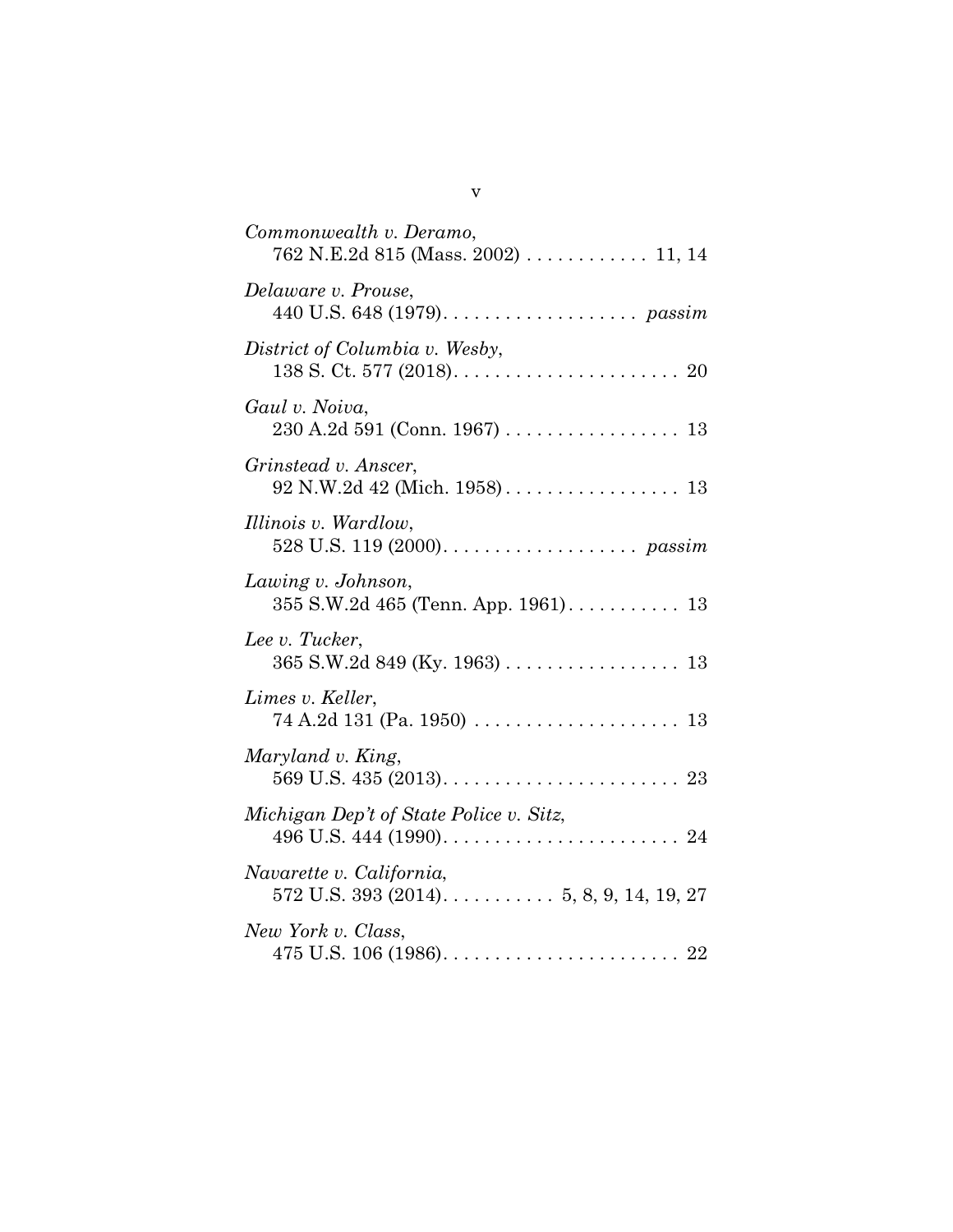| New York v. Quarles,                                                               |
|------------------------------------------------------------------------------------|
| Parker v. Wilson,                                                                  |
| Pennsylvania v. Mimms,                                                             |
| People v. Cummings,                                                                |
| Privette v. Faulkner,                                                              |
| Rodriguez v. United States,<br>135 S. Ct. 1609 (2015). 12, 24                      |
| South Dakota v. Opperman,                                                          |
| Standish v. Dep't of Revenue,<br>683 P.2d 1276 (Kan. 1984) 22                      |
| State v. Candelaria,<br>245 P.3d 69 (N.M. Ct. App. 2010) $\ldots \ldots \ldots$ 13 |
| State v. Edmonds,                                                                  |
| State v. Neil,<br>207 P.3d 296 (Mont. 2009) $\ldots \ldots \ldots 16, 20, 26$      |
| State v. Pike,<br>551 N.W.2d 919 (Minn. 1996)  18                                  |
| State v. Smith,                                                                    |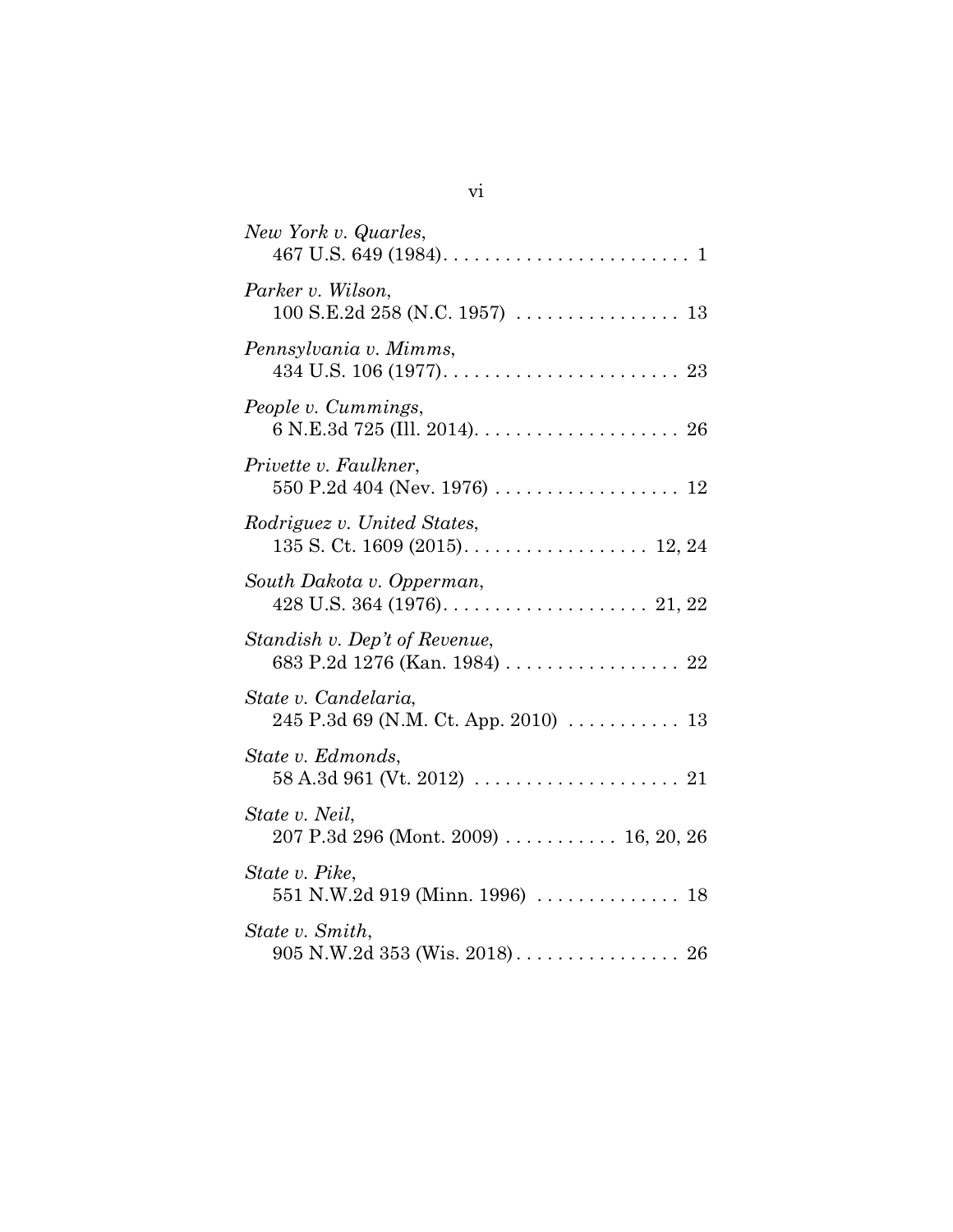| State v. Tozier,                                                                         |
|------------------------------------------------------------------------------------------|
| State v. Underwood,<br>693 P.2d 1205 (Kan. Ct. App. 1985) 6, 15                          |
| State v. Vance,<br>790 N.W.2d 775 (Iowa 2010)  10, 24, 26                                |
| Terry v. Ohio,                                                                           |
| Texas v. Brown,                                                                          |
| United States v. Arvizu,                                                                 |
| United States v. Chartier,<br>772 F.3d 539 (8th Cir. 2014) 10, 18, 26                    |
| United States v. Coplin,                                                                 |
| United States v. Cortez,<br>449 U.S. 411 (1981). $\dots$ . $\dots$ . $9, 12, 16, 19$     |
| United States v. Cortez-Galaviz,<br>495 F.3d 1203 (10th Cir. 2007). . 10, 14, 21, 25, 26 |
| United States v. Pyles,<br>904 F.3d 422 (6th Cir. 2018). 10, 26                          |
| United States v. Sokolow,                                                                |
| Village of Lake in the Hills v. Lloyd,<br>591 N.E.2d 524 (Ill. Ct. App. 1992) 13         |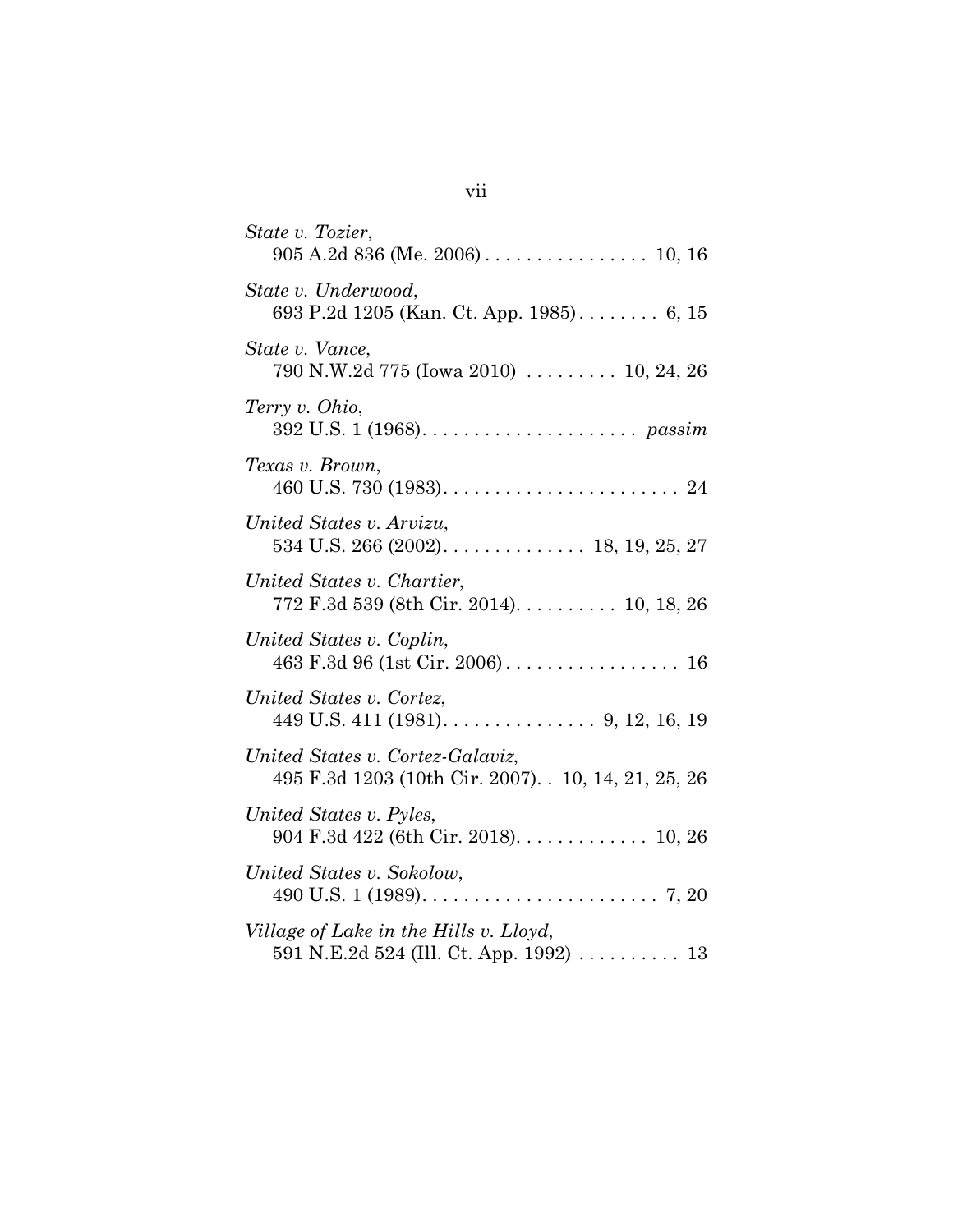| Walker v. Texas Div., Sons of Confederate Veterans,<br>Inc., |
|--------------------------------------------------------------|
|                                                              |
| <b>CONSTITUTION</b>                                          |
|                                                              |
| <b>STATUTES</b>                                              |
|                                                              |
|                                                              |
|                                                              |
|                                                              |
|                                                              |
|                                                              |
|                                                              |
|                                                              |
|                                                              |
|                                                              |
|                                                              |
|                                                              |

viii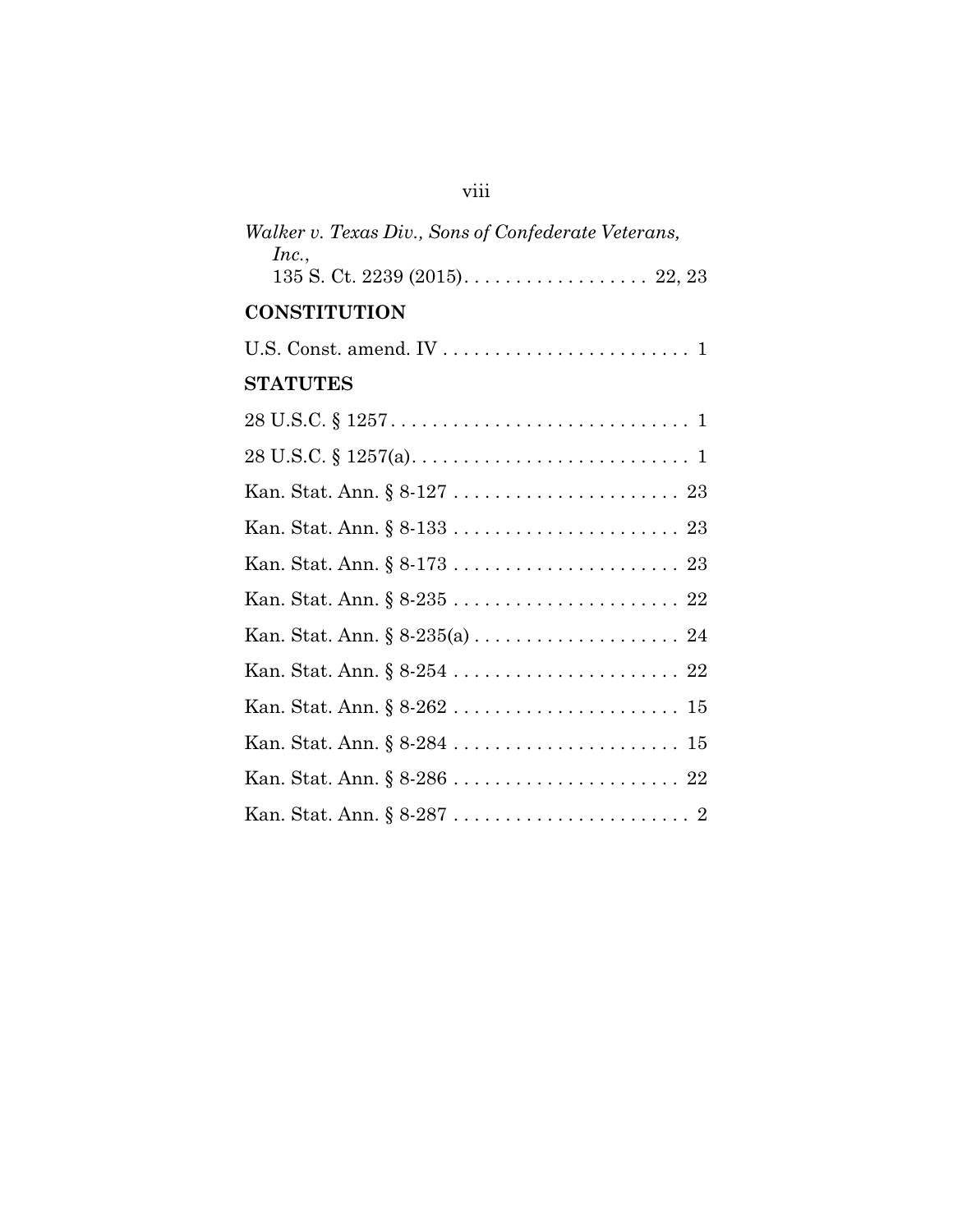# **OTHER AUTHORITIES**

| American Association of Motor Vehicle<br>Administrators, Reducing Suspended Drivers and<br>Alternative Reinstatement-Best Practices (Nov.<br>2018), https://www.aamva.org/Reducing                                                                                                      |
|-----------------------------------------------------------------------------------------------------------------------------------------------------------------------------------------------------------------------------------------------------------------------------------------|
| SuspendedDriversAternativeReinstatementBP/. 14                                                                                                                                                                                                                                          |
| Wayne R. LaFave & David C. Baum, Search and<br>Seizure (5th ed. 2017) $\ldots \ldots \ldots \ldots \ldots \ldots 12$                                                                                                                                                                    |
| National Cooperative Highway Research Program<br>Report 500, Vol. 2 (2003) $\ldots \ldots \ldots \ldots \ldots 14$                                                                                                                                                                      |
| National Highway Traffic Safety Administration,<br>Reasons for Driver License Suspension,<br>Recidivism, and Crash Involvement Among<br>Drivers with Suspended/Revoked Licenses<br>$(2009)$ , available at https://www.nhtsa.gov/sites/<br>nhtsa.dot.gov/files/documents/811092_driver- |
| The 10 States with the Most Suspended/Revoked<br>Licenses, Insurify (June 4, 2018),<br>https://insurify.com/insights/the-10-states-with-<br>the-most-suspended-revoked-licenses $/$ 13                                                                                                  |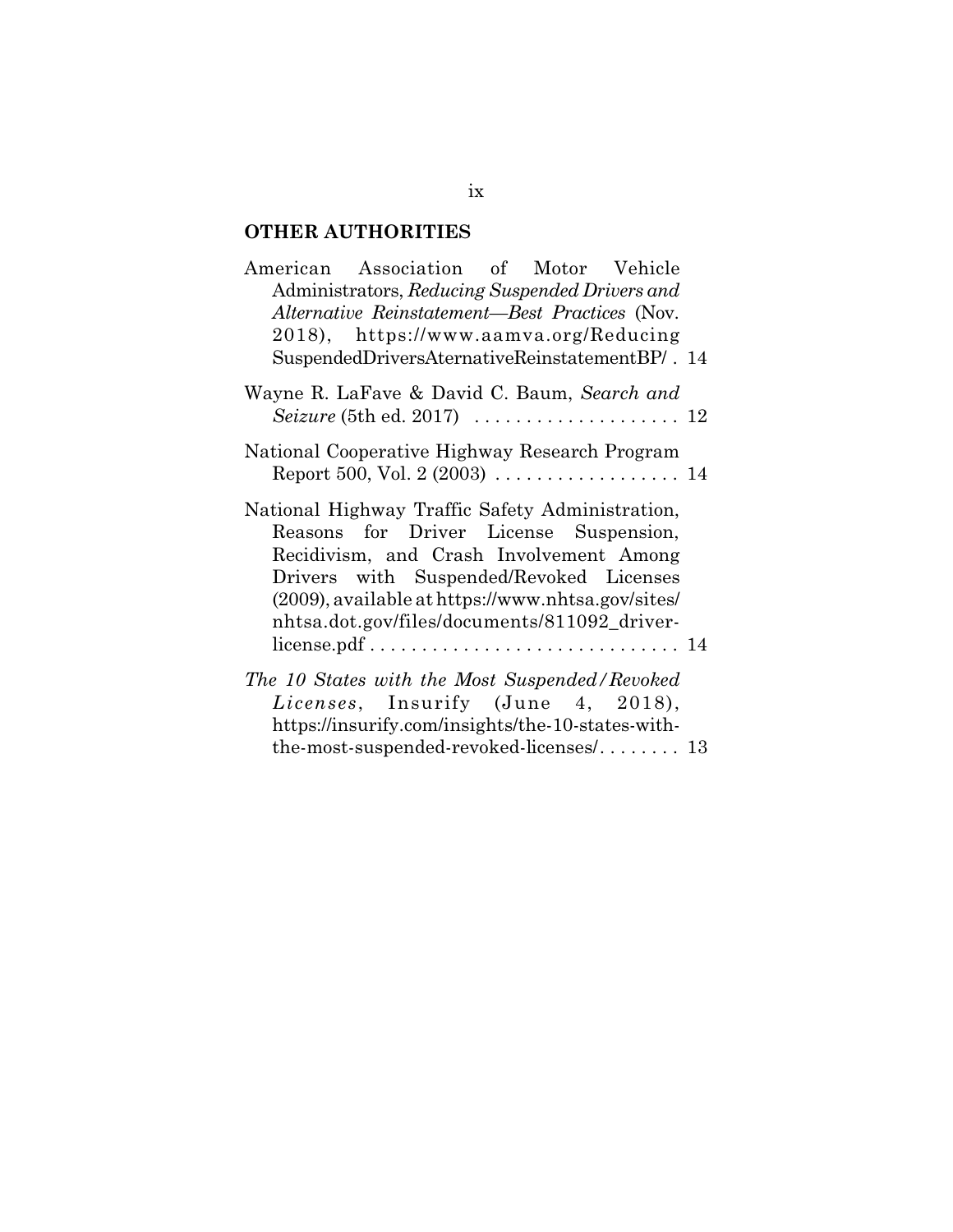#### **OPINIONS BELOW**

The Kansas Supreme Court's decision is reported at 422 P.3d 64. Pet. App. 1. The Kansas Court of Appeals' decision is reported at 400 P.3d 182. Pet. App. 21. The Douglas County, Kansas, District Court's decision is unpublished. Pet. App. 35, 38-39.

#### **JURISDICTION**

The Supreme Court of Kansas issued its decision and final judgment on July 27, 2018. This Court has jurisdiction under 28 U.S.C. § 1257(a). *See New York v. Quarles*, 467 U.S. 649, 651 n.1 (1984) (concluding that a state court's suppression ruling was "a 'final judgment' within the meaning of" 28 U.S.C. § 1257 and that the Court therefore had jurisdiction).

## **CONSTITUTIONAL PROVISION INVOLVED**

The Fourth Amendment to the United States Constitution provides:

The right of the people to be secure in their persons, houses, papers, and effects, against unreasonable searches and seizures, shall not be violated, and no Warrants shall issue, but upon probable cause, supported by Oath or affirmation, and particularly describing the place to be searched, and the persons or things to be seized.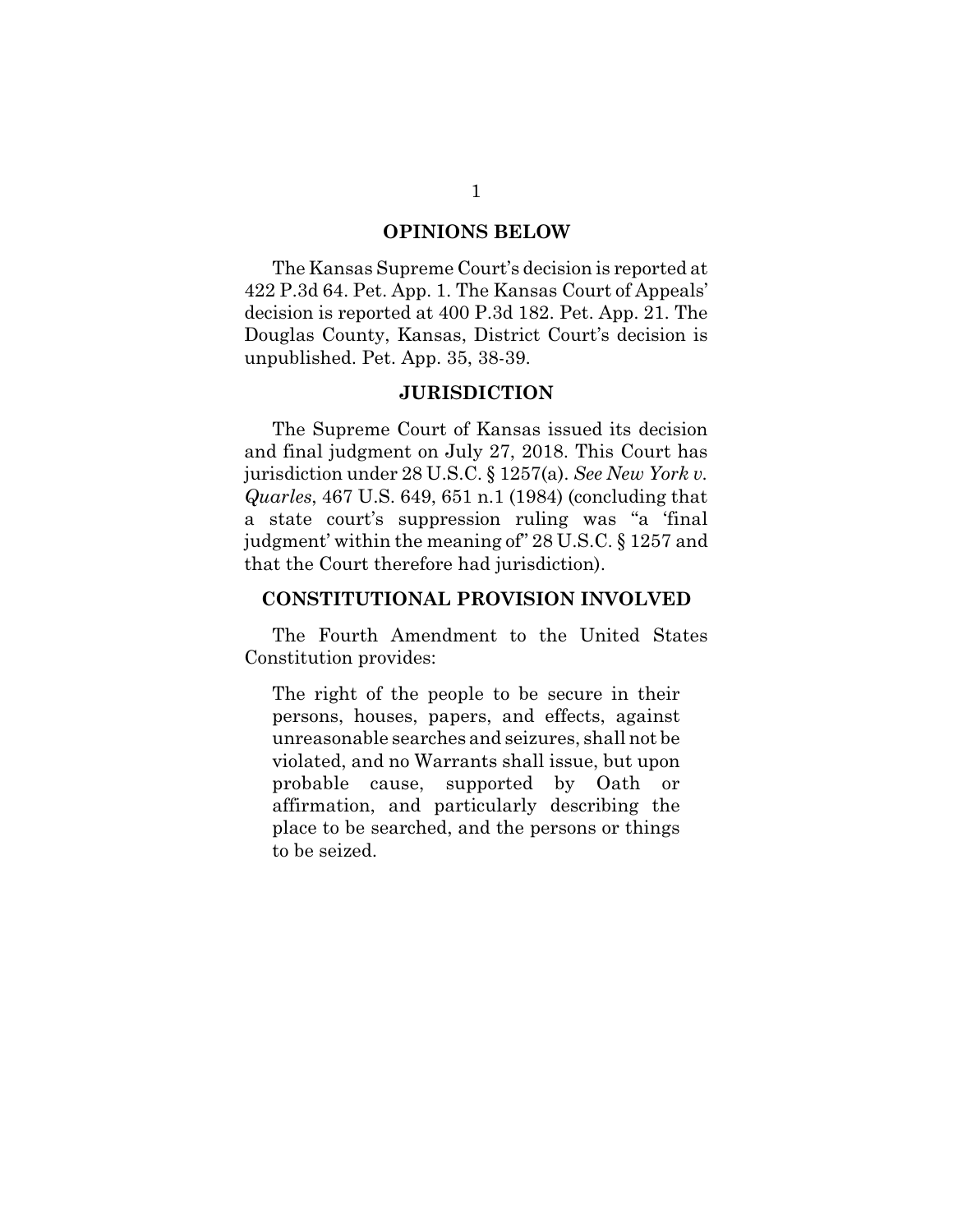#### **STATEMENT OF THE CASE**

1. The parties have stipulated to the following facts: While on routine patrol in Douglas County, Kansas, Sheriff's Deputy Mark Mehrer ran a registration check on a pickup truck with a Kansas license plate. Pet. App. 60-61. The Kansas Department of Revenue's electronic database indicated the truck was registered to Charles Glover, Jr., and that Glover's Kansas driver's license had been revoked. Pet. App. 61, 83. Deputy Mehrer stopped the truck to investigate whether the driver had a valid license because he "assumed the registered owner of the truck was also the driver." Pet. App. 61. The stop was based only on the information that Glover's license had been revoked; Deputy Mehrer did not observe any traffic infractions and did not identify the driver. Pet. App. 61. Glover was in fact the driver, Pet. App. 61, and was charged as a habitual violator for driving while his license was revoked, Pet. App. 4, 45-46. *See* Kan. Stat. Ann. § 8-287 (defining the penalty for conviction as a habitual violator).

2. Though Glover admitted he "did not have a valid driver's license," he moved to suppress all evidence from the stop. Pet. App. 47-48. He claimed the stop violated the Fourth Amendment, as interpreted by this Court in *Terry v. Ohio*, 392 U.S. 1 (1968), and *Delaware v. Prouse*, 440 U.S. 648 (1979), because Deputy Mehrer lacked reasonable suspicion to pull him over. Pet. App. 37, 48.

The State responded that a law enforcement officer could infer that the registered owner of a vehicle may be driving his or her vehicle, absent information to the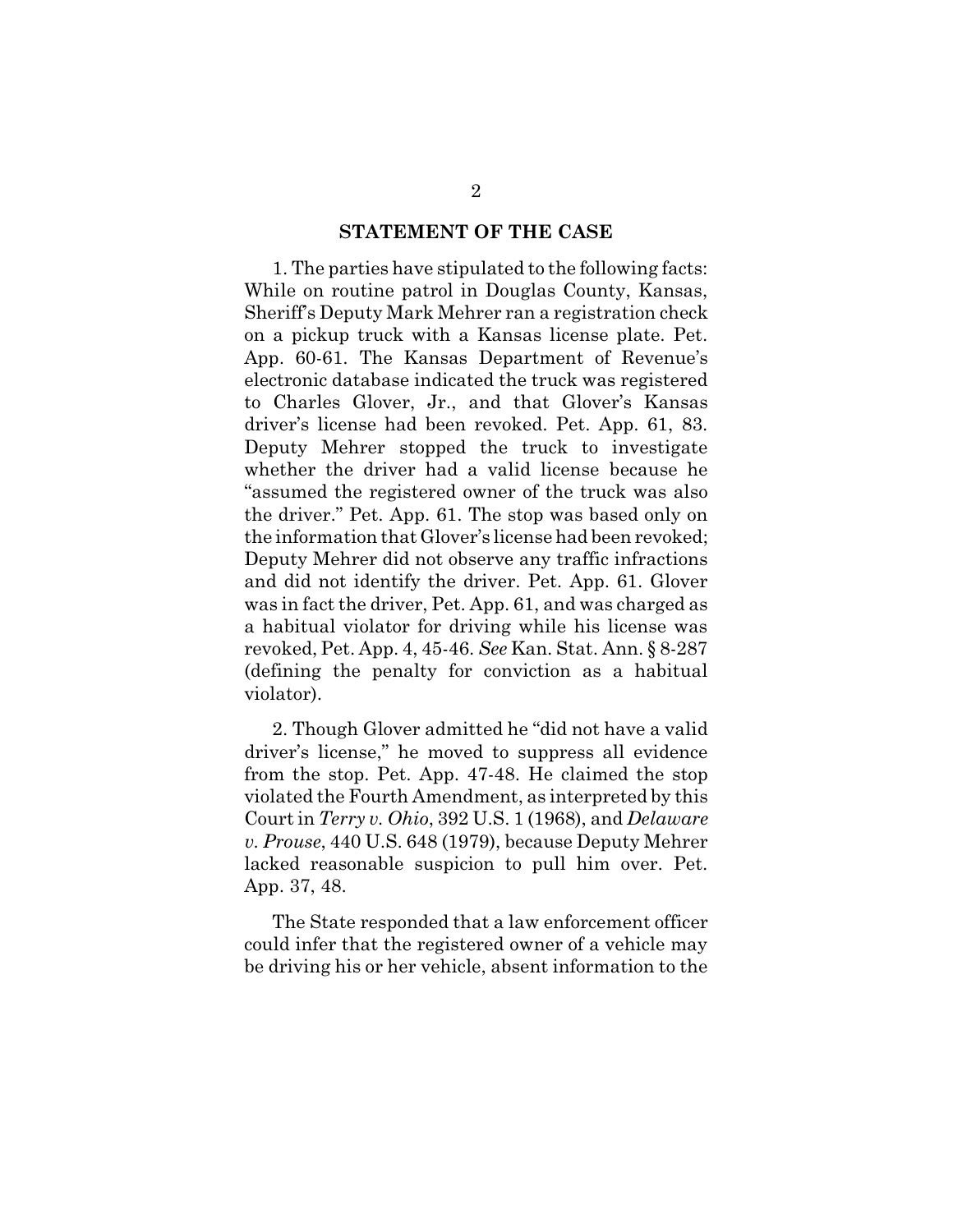contrary. It also argued that this inference was sufficient to provide reasonable suspicion for an investigative stop where the officer knows the owner has a revoked license. Pet. App. 51-54. The State relied in part on the decisions of other state supreme courts and intermediate appellate courts that had approved stops based on the very same inference. Pet. App. 56.

Based only on the judge's anecdotal personal experience, the Douglas County, Kansas, District Court concluded that it is not reasonable for an officer to infer that the registered owner of a vehicle is the driver of the vehicle. Pet. App. 38-39. Accordingly, the District Court granted Glover's motion to suppress. Pet. App. 39.

3. The State appealed to the Kansas Court of Appeals, maintaining that the decision had misapplied the Fourth Amendment. Pet. App. 22, 69-71, 74-77. That court agreed with the State and reversed the District Court's decision. Citing "the consensus of state supreme courts that have considered this issue," the Court of Appeals held that a "law enforcement officer has reasonable suspicion to initiate a stop of a vehicle to investigate whether the driver has a valid driver's license if . . . the officer knows the registered owner of the vehicle has a suspended license and the officer is unaware of any other evidence or circumstances from which an inference could be drawn that the registered owner is not the driver of the vehicle." Pet. App. 33.

The Court of Appeals reasoned that requiring an officer to gather additional evidence to confirm a driver's identity before stopping a vehicle would "raise[] the evidentiary standard [for an investigative stop]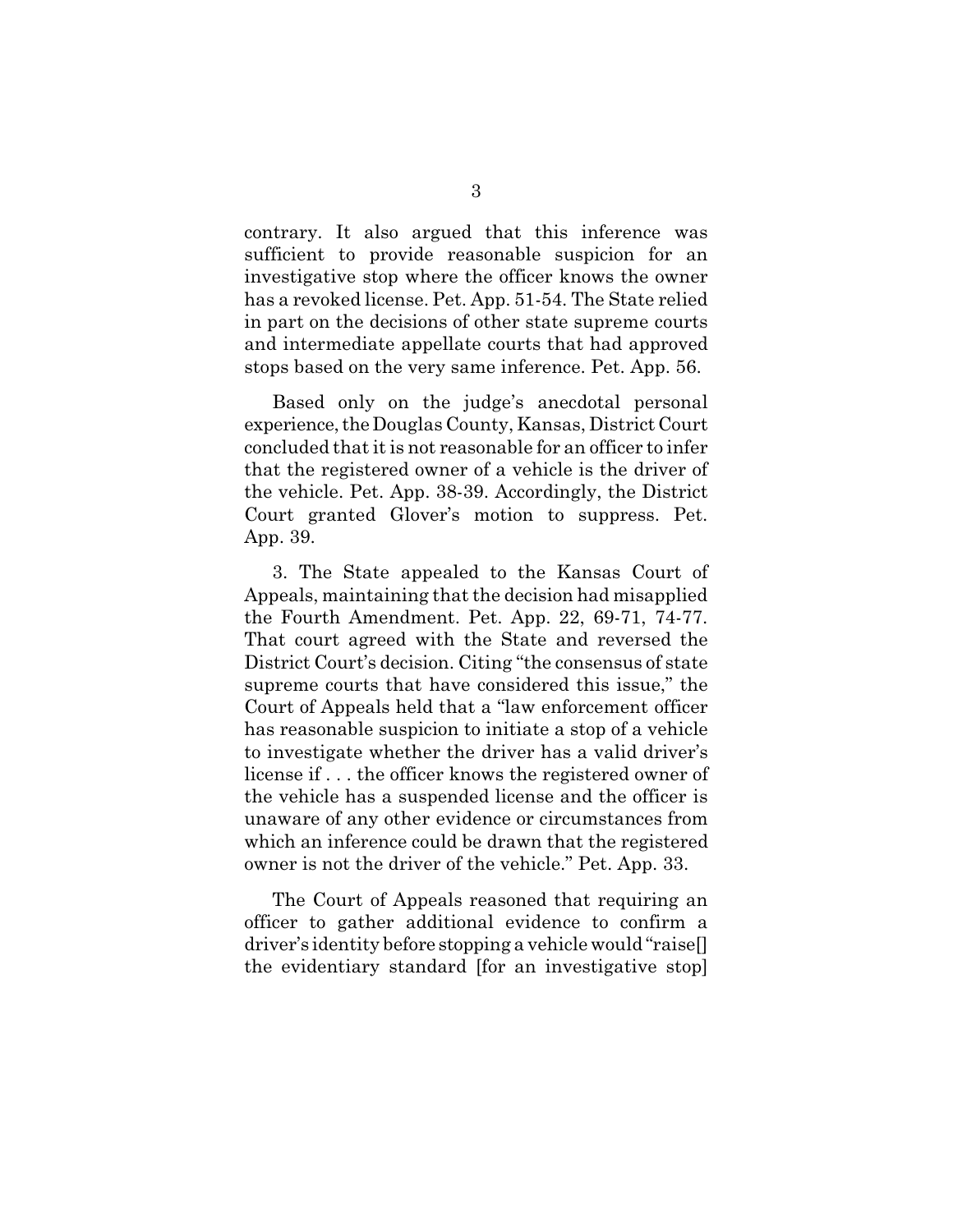from one of reasonable suspicion to the more demanding standard of probable cause." Pet. App. 31. It also noted that, as a practical matter, forbidding an officer from inferring that the registered owner of a vehicle is driving the vehicle would seriously limit an officer's ability to investigate driver's license suspension violations because often there is little an officer can do to safely verify a driver's identity. Pet. App. 30.

4. Glover sought review in the Kansas Supreme Court, asking it to hold that the stop violated the Fourth Amendment. Pet. App. 103-04. That court granted review and rejected the decisions of other state and federal courts that permitted the "common sense" inference that registered owners often drive their own vehicles. Pet. App. 17. Instead, the court held that an officer lacks reasonable suspicion to believe that the registered owner of a vehicle is driving the vehicle unless the officer has "more evidence" that the owner actually is the driver. Pet. App. 17-18.

The court gave two reasons for its conclusion. First, it said that the "owner-is-the-driver presumption implicitly requires applying and stacking unstated assumptions." Pet. App. 9. The two "assumptions" the court took issue with "stacking" were that (i) "the registered owner was likely the primary driver of the vehicle" and (ii) "the owner will likely disregard the suspension or revocation order and continue to drive." Pet. App. 11-12. Second, the court said that allowing an officer to infer that a registered owner of a vehicle is driving the vehicle would relieve the State of its burden of showing reasonable suspicion and shift the burden to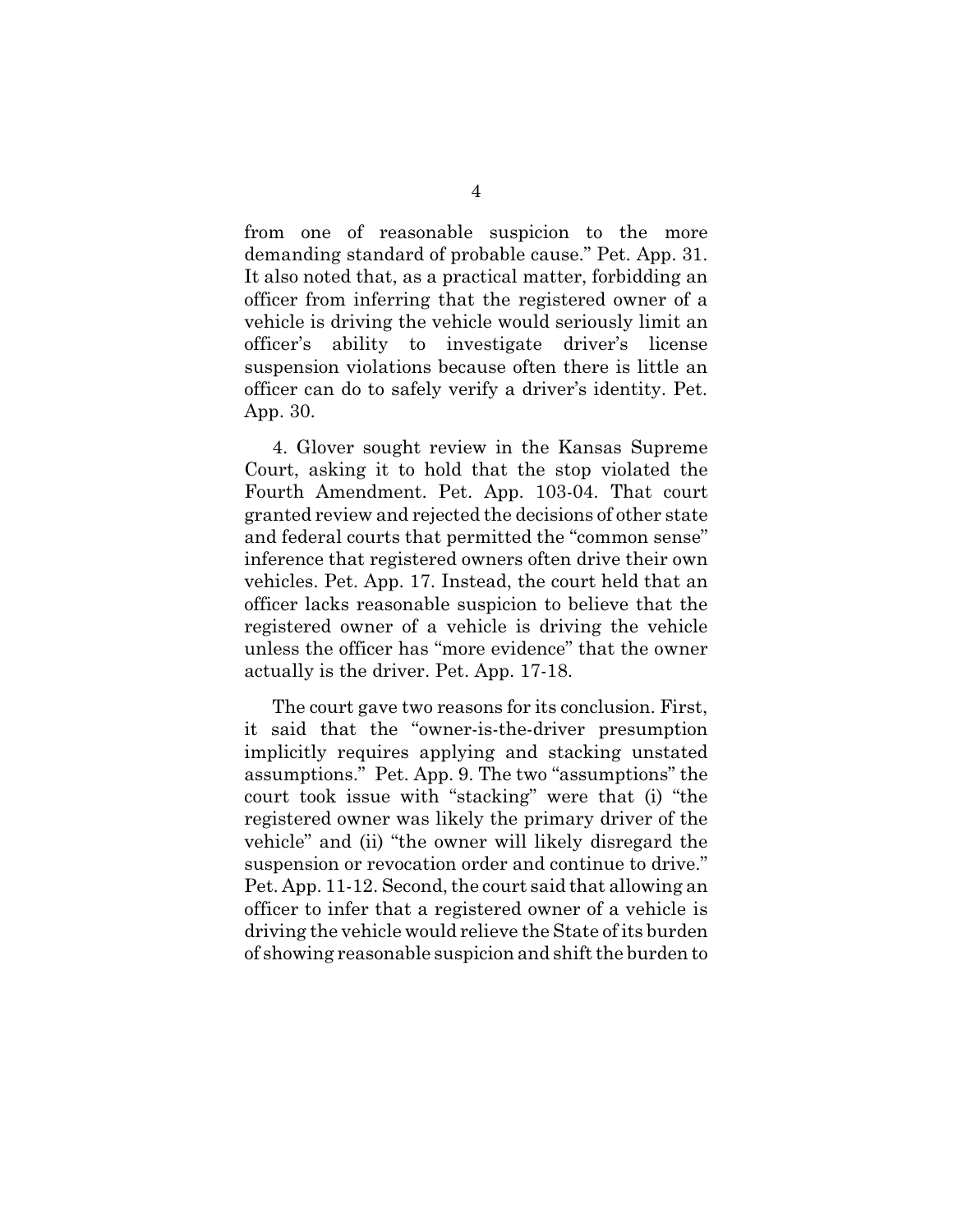the defendant to show an absence of reasonable suspicion. Pet. App. 14.

The Kansas Supreme Court did not meaningfully consider the reasoning that led the other state supreme courts that have considered this issue to unanimously hold exactly the opposite. It only commented in passing that the other courts did not address the question under its "inference stacking" and burden shifting analysis. Pet. App. 17.

This Court agreed to review the Kansas Supreme Court's decision regarding reasonable suspicion.

#### **SUMMARY OF THE ARGUMENT**

The Kansas Supreme Court erred in holding that Deputy Mehrer's stop of Glover's truck violated the Fourth Amendment. This Court should reverse.

I. The Fourth Amendment allows an officer to initiate a traffic stop when he or she has a particularized and objective basis for suspecting that a "motorist is unlicensed or that an automobile is not registered, or that either the vehicle or an occupant is otherwise subject to seizure for violation of the law." *Delaware v. Prouse*, 440 U.S. 648, 663 (1979). This reasonable suspicion is based on "commonsense judgments and inferences about human behavior," *Illinois v. Wardlow*, 528 U.S. 119, 125 (2000), and "practical considerations of everyday life," *Navarette v. California*, 572 U.S. 393, 402 (2014).

A. Courts have repeatedly found that an officer may reasonably suspect that the registered owner of a vehicle is the driver of his or her vehicle where the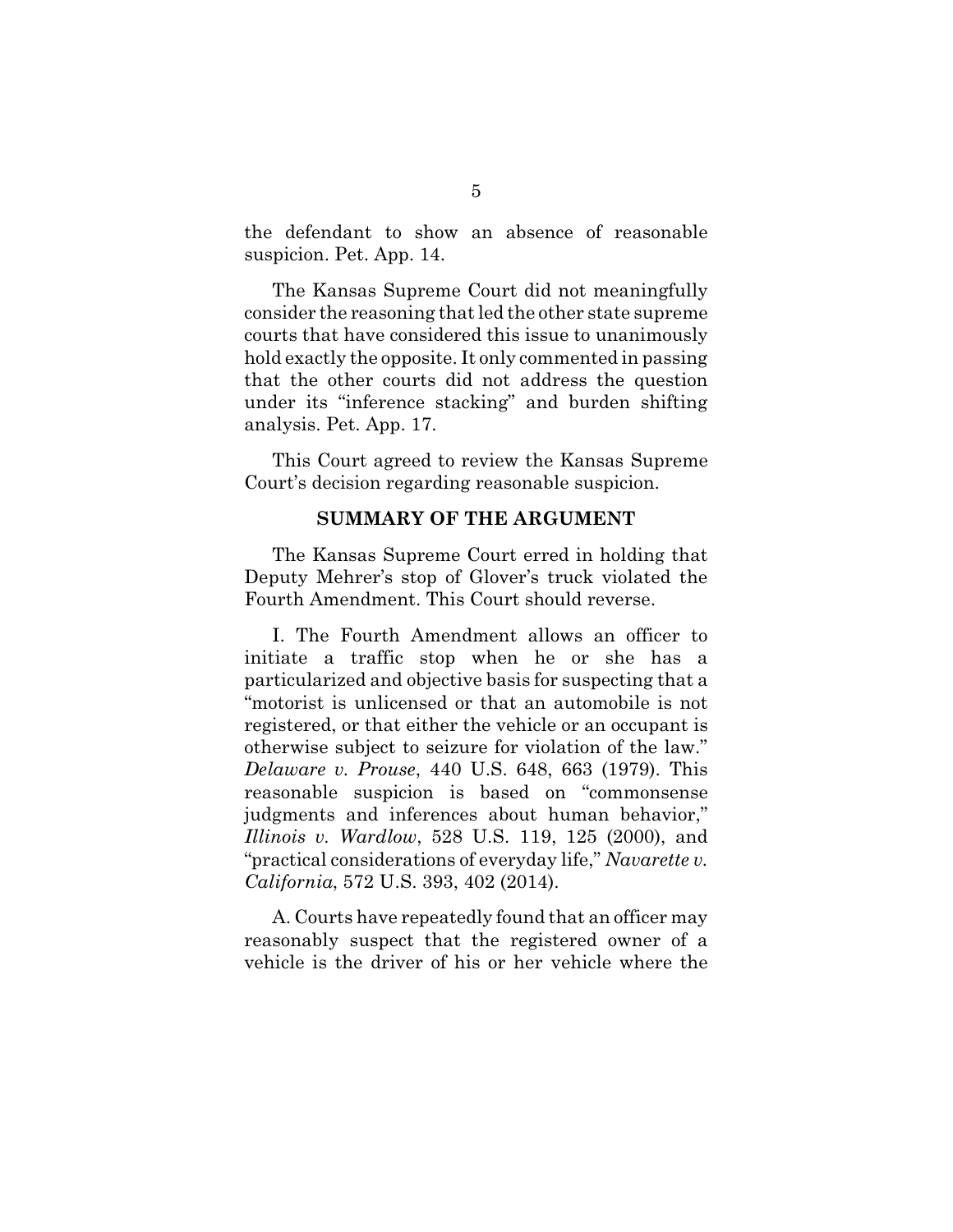officer lacks information to the contrary. While it is *possible* that someone other than the registered owner is driving, it is *reasonable* to suspect the owner is driving. In fact, the inference is so well accepted that many States recognize a legal presumption in civil cases that the registered owner of a vehicle is the driver. That inference is not diminished because the driver's license has been revoked. Recidivism is such a pronounced risk in the driving context that several States, including Kansas, have enacted laws aimed at habitual violators to "get the chronic violator out from behind the wheel." *State v. Underwood*, 693 P.2d 1205, 1210 (Kan. Ct. App. 1985).

B. Deputy Mehrer had objective, articulable facts justifying the investigative stop. He knew that Glover was the registered owner of the vehicle, that Glover's license was revoked, and that it was unlawful to operate a vehicle in Kansas without a valid driver's license. Pet. App. 61. The totality of these circumstances provided a sound basis to initiate the stop to confirm or dispel the suspicion that Glover was violating Kansas law. It would have been "poor police work" for Deputy Mehrer "to have failed to investigate this behavior further." *Terry v. Ohio*, 392 U.S. 1, 23 (1968).

C. Deputy Mehrer's suspicion that Glover was driving was reasonable because he had no contradictory information. If, for example, Deputy Mehrer had been able to tell that the driver was not Glover, his suspicion would have been dispelled before the stop occurred. This standard does not shift the burden to the defendant, as the Kansas Supreme Court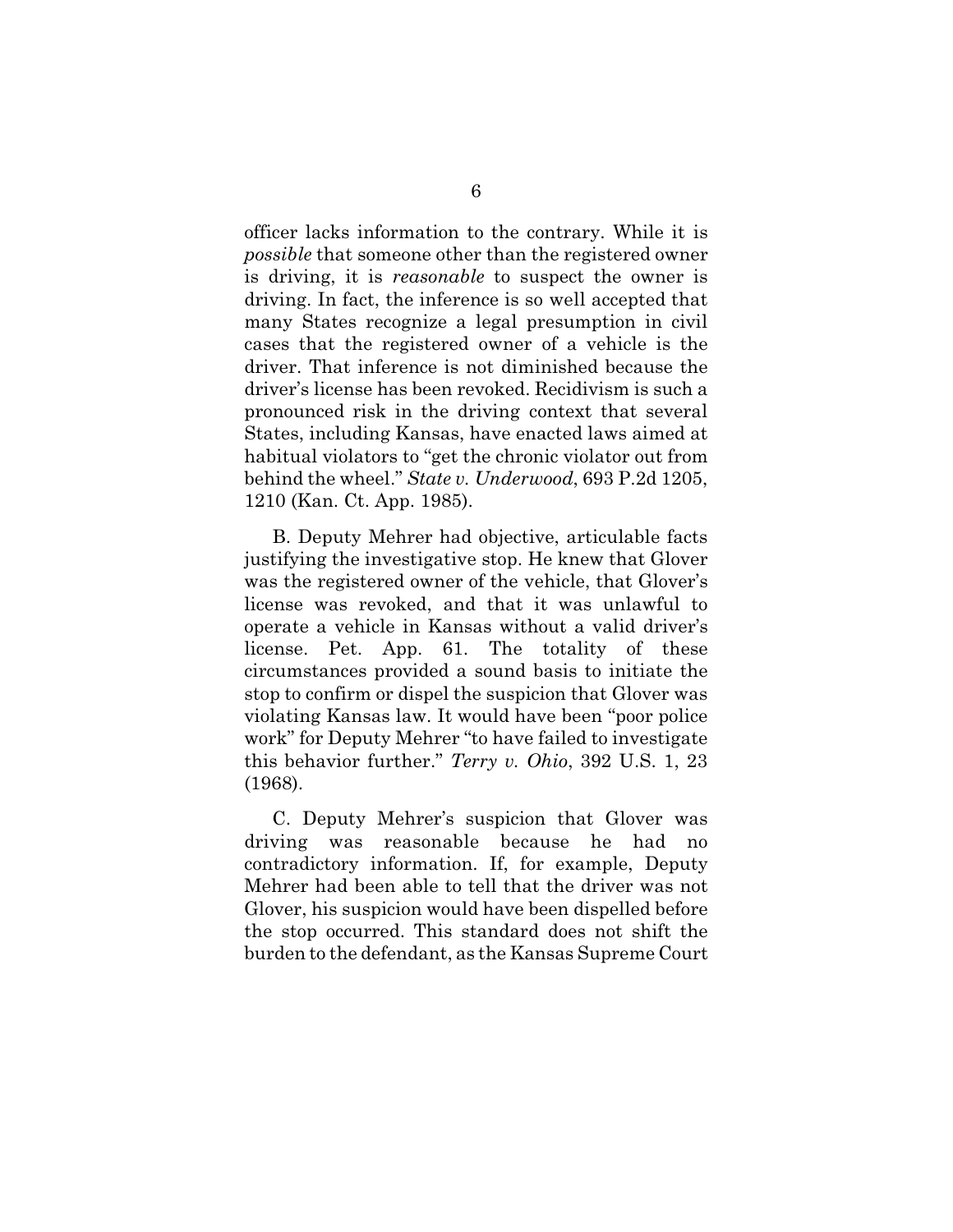suggested; it merely reflects the principle that reasonable suspicion is based on the totality of the circumstances.

II. The Kansas Supreme Court erred by concluding that an officer needs "more evidence" that the registered owner is driving. The standard for an investigative stop requires only a "minimal level of objective justification," *United States v. Sokolow*, 490 U.S. 1, 7 (1989), which is satisfied by "considerably less than proof of wrongdoing by a preponderance of the evidence," *Wardlow*, 528 U.S. at 123. It is even less demanding than probable cause, which only requires "a fair probability" that contraband or evidence of a crime will be found. *Sokolow*, 490 U.S. at 7. The Kansas Supreme Court's insistence on corroborating evidence impermissibly transforms the rule of reasonable suspicion into something akin to (or greater than) probable cause.

III. Stops like the one at issue here are both reasonable and serve important public safety interests. States obviously have "a vital interest in ensuring" roadway safety, which they accomplish by verifying that only licensed drivers operate vehicles on their roads. *See Prouse*, 440 U.S. at 658-59.

Such stops promote that goal and do not unreasonably intrude on individual liberty. Deputy Mehrer's stop of Glover's vehicle advanced Kansas's interest in keeping its roadways safe by ensuring that those whose driving privileges have been revoked do not endanger themselves or other motorists. And, while no driver likes being stopped, the stop's mission can be accomplished quickly and without undue delay.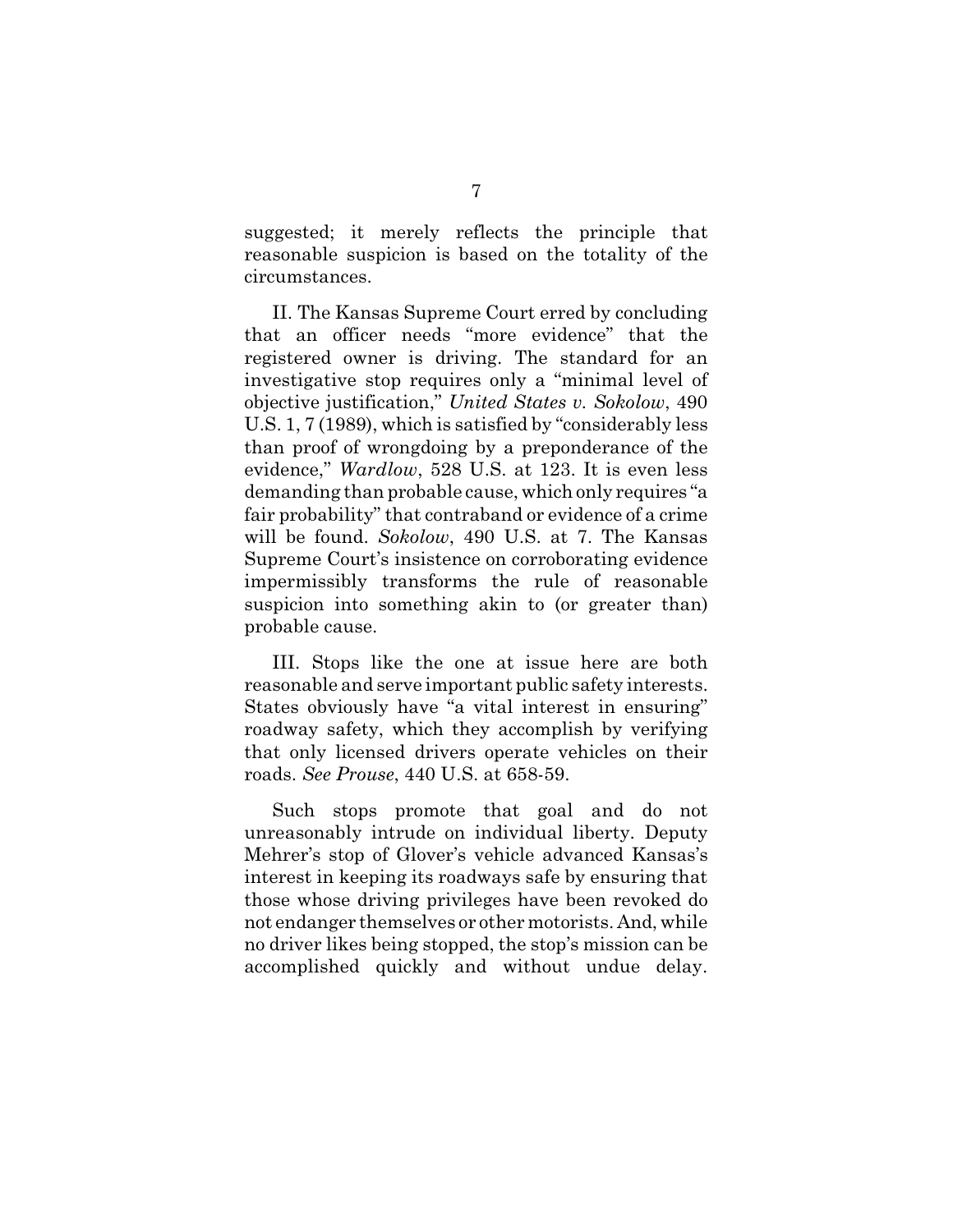Requiring further investigation of the driver's identity, as Glover advocates, would be impractical in light of the challenges posed by moving vehicles on a roadway and would heighten the safety risk that officers and other motorists may face while officers attempt to obtain additional evidence.

### **ARGUMENT**

This Court has repeatedly recognized that an officer may, consistent with the Fourth Amendment, initiate a brief investigative stop of an automobile when that officer has reasonable suspicion to believe that criminal activity is afoot. Reasonable suspicion is a minimal standard that requires the officer to have only "a particularized and objective basis for suspecting the particular person stopped of criminal activity." *Navarette v. California*, 572 U.S. 393, 396 (2014). The purpose of such a stop is to confirm or dispel the officer's suspicion.

When Deputy Mehrer learned that the truck he was following was registered to Charles Glover, Jr., and that Glover's driver's license had been revoked, he suspected that Glover was unlawfully driving. Based on that objective, articulable suspicion, and with no reason to suspect otherwise, Deputy Mehrer stopped Glover's truck to investigate whether Glover was violating Kansas law. Upon stopping the truck, Deputy Mehrer confirmed that Glover was in fact driving the truck and issued Glover a citation for driving with a revoked license in violation of Kansas law. Pet. App. 45-46.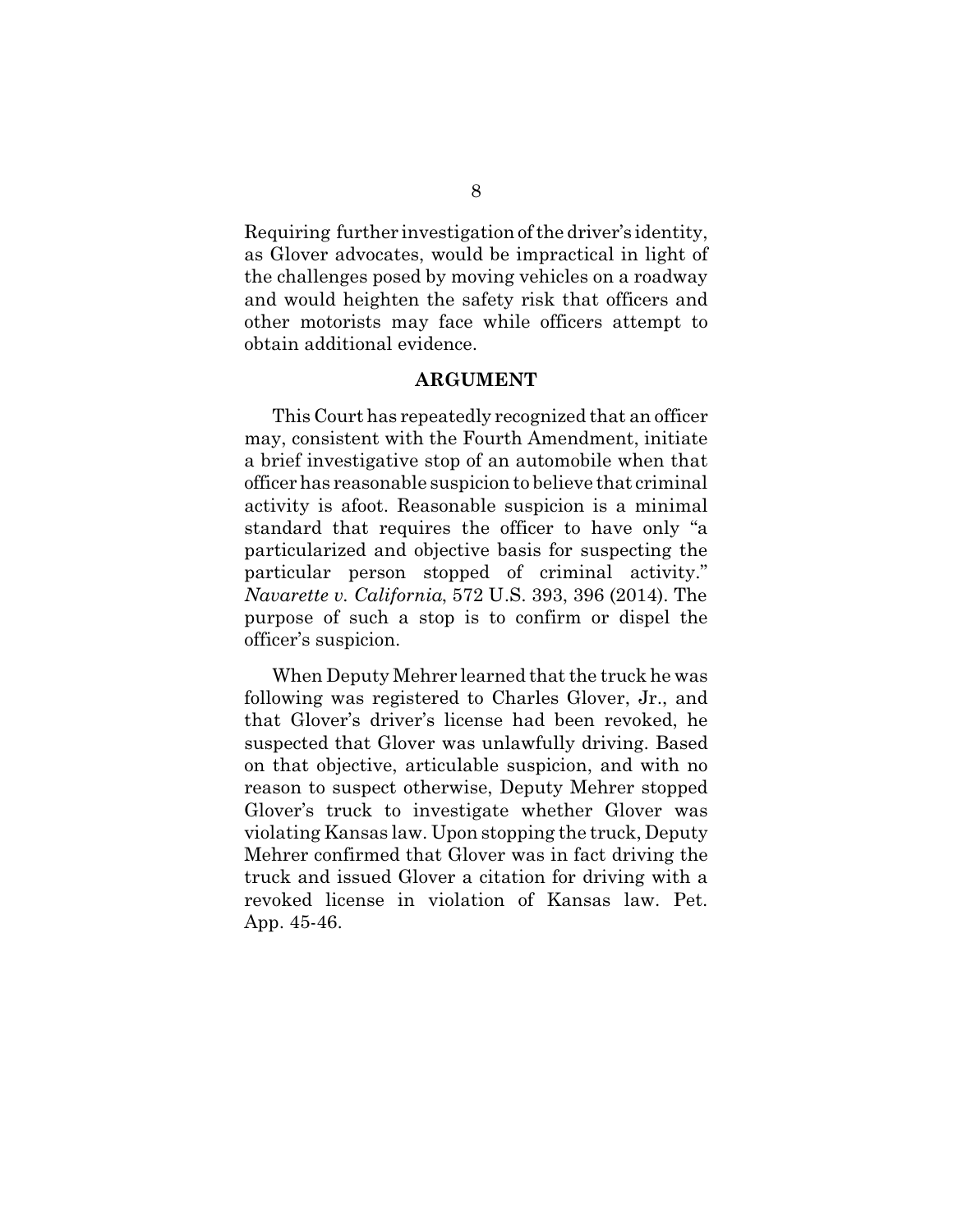Deputy Mehrer's investigative stop was reasonable under the Fourth Amendment.

**I. An officer has reasonable suspicion to stop a vehicle when the officer knows the registered owner cannot legally drive, absent information that the owner is not the driver.**

The Fourth Amendment permits brief investigative stops—such as the traffic stop in this case—when a law enforcement officer has a particularized and objective basis for suspecting that a "motorist is unlicensed or that an automobile is not registered, or that either the vehicle or an occupant is otherwise subject to seizure for violation of the law." *Delaware v. Prouse*, 440 U.S. 648, 663 (1979); *accord Navarette v. California*, 572 U.S. 393, 396-97 (2014) (quoting *United States v. Cortez*, 449 U.S. 411, 417-18 (1981)). To show reasonable suspicion, an officer need only "be able to point to specific and articulable facts which, taken together with rational inferences from those facts, reasonably warrant that intrusion." *Terry v. Ohio*, 392 U.S. 1, 21 (1968). Deputy Mehrer's stop of Glover's vehicle satisfied that standard.

# **A. It is reasonable to suspect that the registered owner of a vehicle is the driver.**

The "determination of reasonable suspicion must be based on commonsense judgments and inferences about human behavior," *Illinois v. Wardlow*, 528 U.S. 119, 125 (2000), and "practical considerations of everyday life," *Navarette*, 572 U.S. at 402. Deputy Mehrer's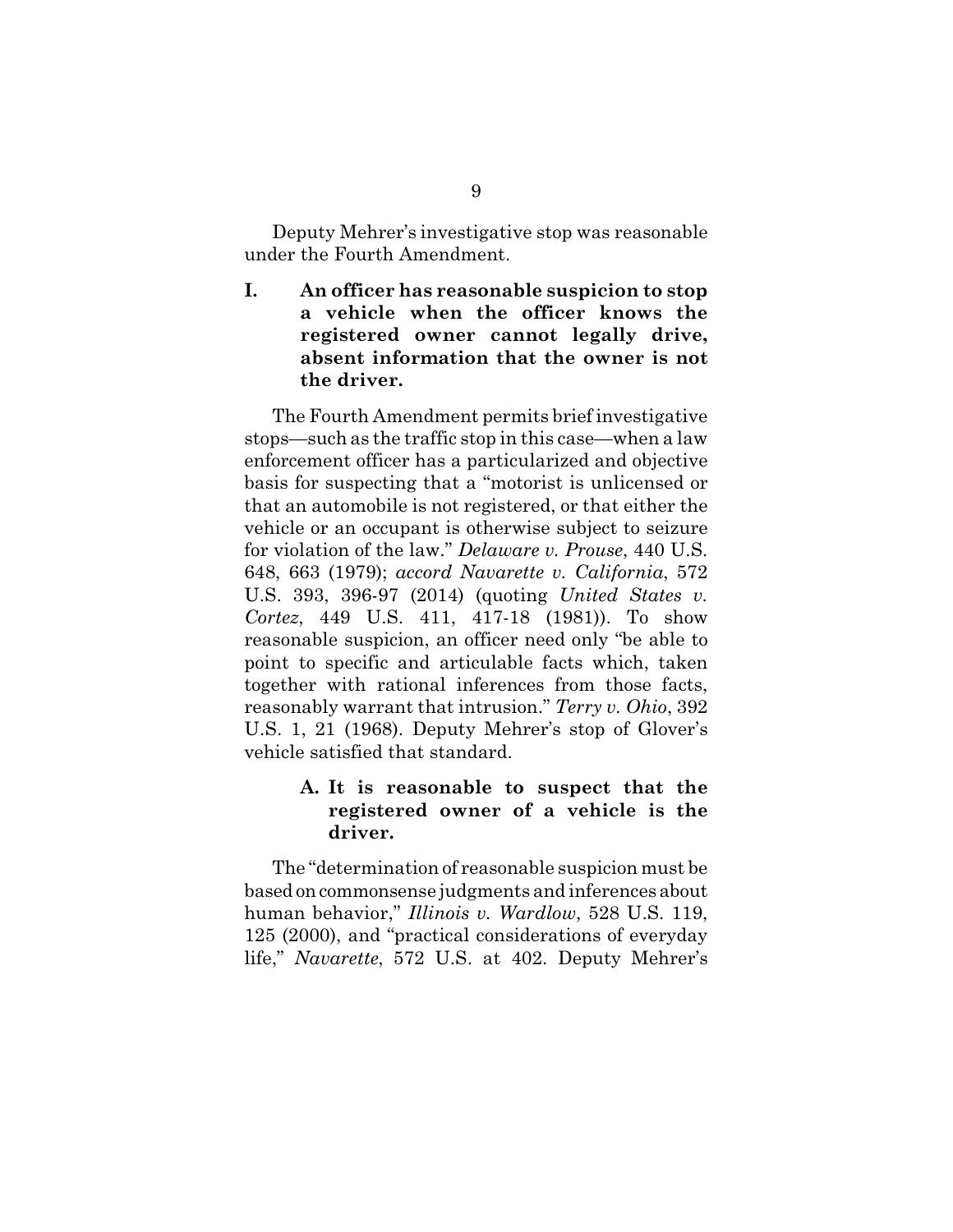decision to initiate an investigative stop was based on the commonsense judgment that a vehicle's owner is often the driver of his or her own car. It was therefore reasonable under the Fourth Amendment.

1. Courts—both state and federal—have almost unanimously concluded that it is "reasonable for an officer to infer the registered owner of the vehicle will do the vast amount of the driving." *State v. Vance*, 790 N.W.2d 775, 781 (Iowa 2010); *accord* Pet. at 6-10 (citing cases from twelve state supreme courts and four federal circuit courts of appeals that have reached this conclusion)."[C]ommon sense and ordinary experience" support this conclusion, *United States v. Cortez-Galaviz*, 495 F.3d 1203, 1207 (10th Cir. 2007) (Gorsuch, J.), both when the registered owner's license has been suspended, *United States v. Chartier*, 772 F.3d 539, 542 (8th Cir. 2014)*,* and when the registered owner has an outstanding warrant, *United States v. Pyles*, 904 F.3d 422, 424-25 (6th Cir. 2018).

While it is certainly *possible* that the registered owner of a vehicle is not the driver, "it is *reasonable* for an officer to suspect that the owner is driving the vehicle, absent other circumstances that demonstrate the owner is not driving." *State v. Tozier*, 905 A.2d 836, 839 (Me. 2006) (emphasis added). After all, it is well established that reasonable suspicion can exist even when the conduct might have a lawful explanation. That is the very point of investigative stops—to confirm or dispel an officer's suspicion.

Take *Terry* itself. The officer observed equivocal behavior—two men repeatedly walking in front of a store window, gathering at a corner to confer, and then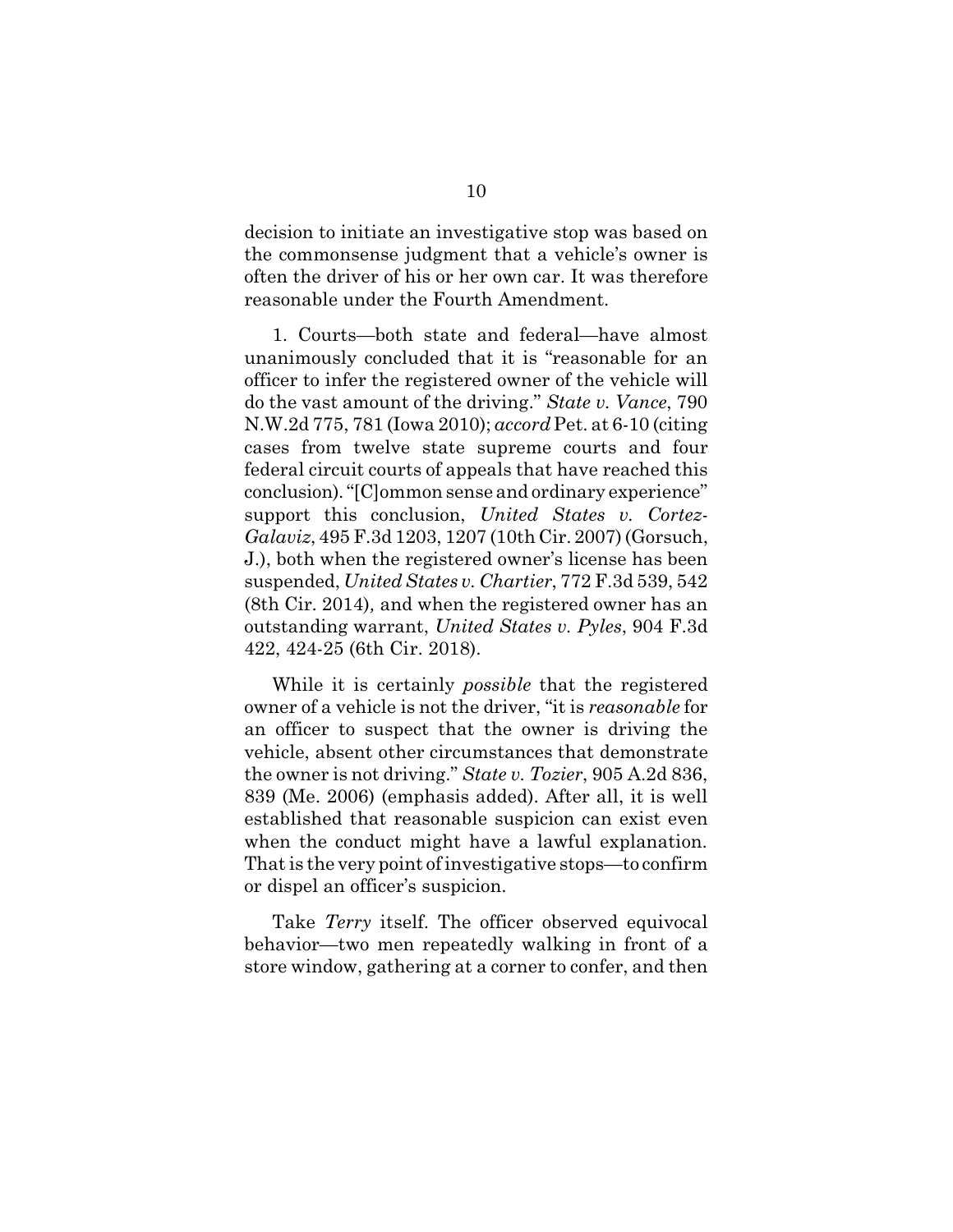walking back past the store window—that could have had an innocent explanation. 392 U.S. at 6. But because the behavior also suggested possible future criminal conduct, this Court held that "it would have been poor police work indeed for an officer of 30 years' experience in the detection of thievery from stores in this same neighborhood to have failed to investigate this behavior further." *Id.* at 23.

So too in *Wardlow*. There, Wardlow fled from an area known for narcotics trafficking when police cruisers arrived. While flight "is not necessarily indicative of ongoing criminal activity," the officer "was justified in suspecting that Wardlow was involved in criminal activity, and, therefore, in investigating further." 528 U.S. at 125.

The stop here was consistent with these recognized principles. It was conducted to confirm or dispel Deputy Mehrer's suspicion that Glover, the registered owner, was the driver. Indeed, he was. While someone other than Glover could have been driving, "the likelihood that the operator is the owner is strong enough to satisfy the reasonable suspicion standard." *Commonwealth v. Deramo*, 762 N.E.2d 815, 818 (Mass. 2002).

To be sure, an officer's suspicion is not infallible. There will be situations where someone other than the registered owner is driving the vehicle. But the Constitution generally, and *Terry* specifically, allow for the fact that sometimes an innocent person will be stopped. *See Wardlow*, 528 U.S. at 126 ("*Terry* accepts the risk that officers may stop innocent people."); *cf. Baker v. McCollan*, 443 U.S. 137, 145 (1979)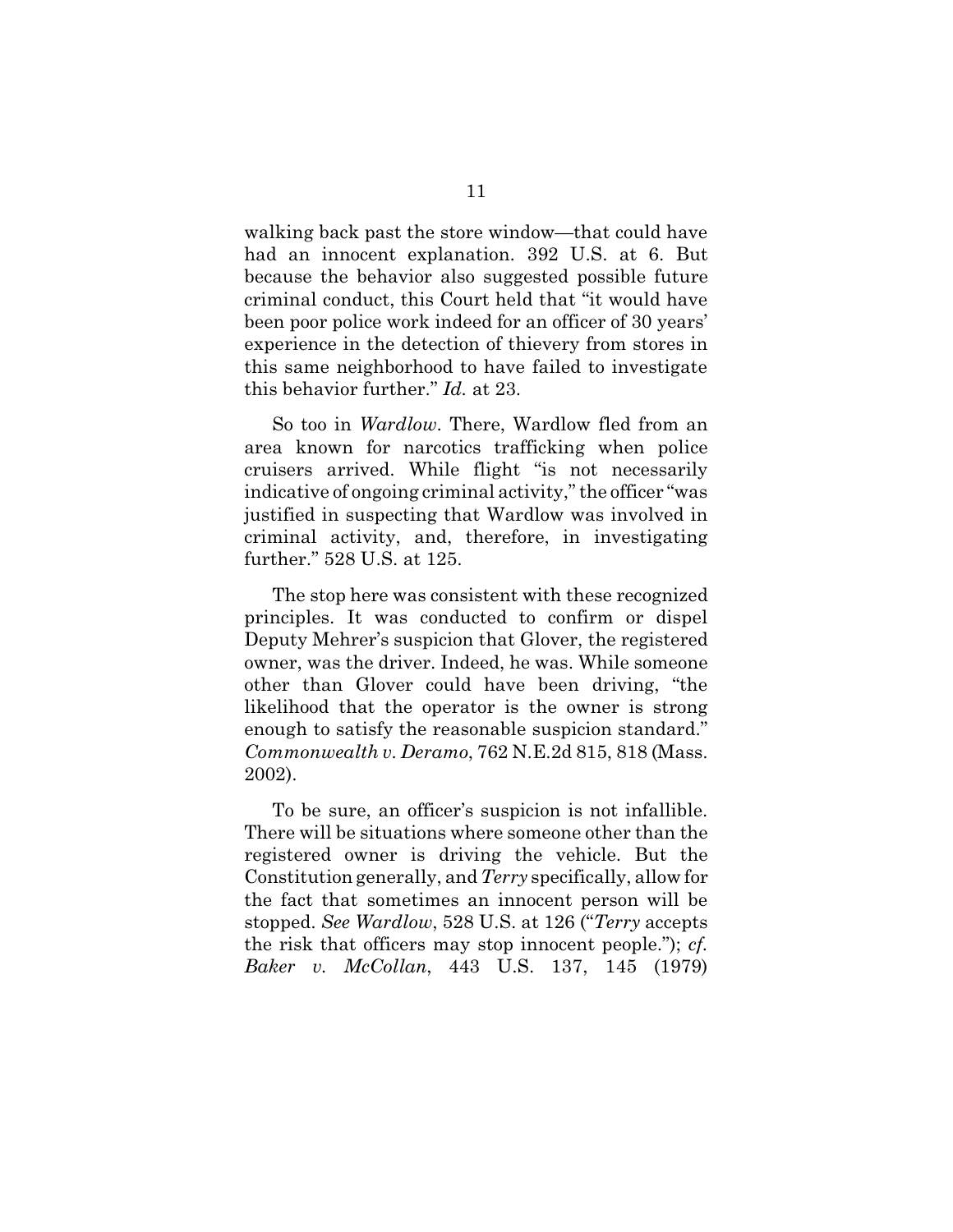(recognizing in a situation involving a more significant intrusion that the "Constitution does not guarantee that only the guilty will be arrested").

Moreover, the very suspicion justifying the investigative detention limits its scope. If that suspicion is confirmed, as it was here, the officer is permitted to issue a traffic citation and take other lawful actions that may be warranted under the circumstances. *See Rodriguez v. United States*, 135 S. Ct. 1609, 1615 (2015); *see also Cortez*, 449 U.S. at 421 (recognizing the purpose of the stop was limited by the suspicion). But if the officer learns that a properly licensed individual is driving the vehicle, the innocent motorist will be free to leave after only a brief encounter. *Wardlow*, 528 U.S. at 126; *see also Rodriguez*, 135 S. Ct. at 1614-15 (holding the authority for the seizure ends when the stop's mission has been accomplished).

2. Support for the notion that registered owners typically drive their own vehicle is widespread. For example, the authors of a leading treatise have recognized that "absent additional facts suggesting otherwise, on grounds to arrest the registered owner of a specific vehicle, there exists a reasonable suspicion the present driver is the registered owner to justify a stop and inquiry." 4 Wayne R. LaFave & David C. Baum, *Search and Seizure*, § 9.5(e), p. 687 (5th ed. 2017). In fact, some States have even recognized a rebuttable presumption in civil actions that the registered owner of a vehicle is the driver. *See Anderson v. Miller*, 559 N.W.2d 29, 32-33 (Iowa 1997); *Privette v. Faulkner*, 550 P.2d 404, 406 (Nev. 1976); *Brayman v. Nat'l State Bank of Boulder*, 505 P.2d 11,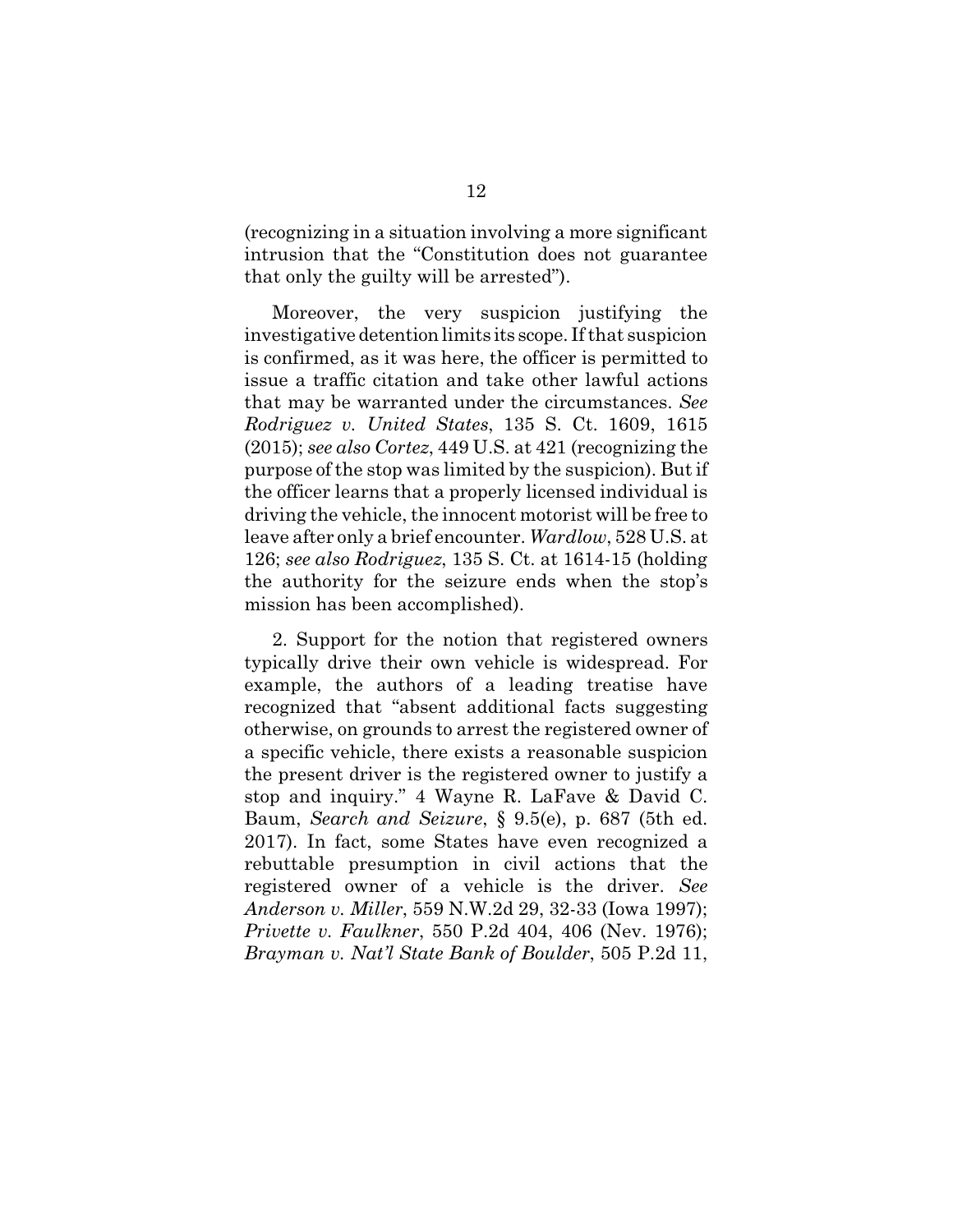13 (Colo. 1973); *Lee v. Tucker*, 365 S.W.2d 849, 852 (Ky. 1963); *Grinstead v. Anscer*, 92 N.W.2d 42, 43 (Mich. 1958); *Limes v. Keller*, 74 A.2d 131, 132 (Pa. 1950); *State v. Candelaria*, 245 P.3d 69, 74 (N.M. Ct. App. 2010); *Lawing v. Johnson*, 355 S.W.2d 465, 468 (Tenn. App. 1961); *see also Breeding v. Johnson*, 159 S.E.2d 836, 841 (Va. 1968) (discussing the presumption that automobile was being operated by owner or someone acting for the owner).<sup>1</sup> That is telling because "[l]egal presumptions are inferences that common sense draws from known facts or events." *Village of Lake in the Hills v. Lloyd*, 591 N.E.2d 524, 526 (Ill. Ct. App. 1992) (recognizing the presumption in Illinois dates back to at least 1956).

Two recent studies confirm this belief. They suggest that there are two to three drivers for every registered automobile in Kansas. Opp. at 19 n.6 (citing *The 10 States with the Most Suspended/Revoked Licenses*, Insurify (June 4, 2018), https://insurify.com/insights /the-10-states-with-the-most-suspended-revokedlicenses/); States' Amicus, p. 13 (suggesting there could be three drivers for every registered vehicle). That means the likelihood that the registered owner of a vehicle in Kansas is driving his or her vehicle is no less than 33%, and probably much higher because "common

<sup>1</sup> Other States have considered the issue and opted to leave it to the legislative process. *See Parker v. Wilson*, 100 S.E.2d 258, 261 (N.C. 1957) (declining to adopt a rebuttable presumption and leaving the question for the General Assembly); *see also Gaul v. Noiva*, 230 A.2d 591, 593 (Conn. 1967) (declining to adopt such a presumption where "no gain would come from complicating the charge by a reference to any presumption."); *Ambassador Ins. Co. v. Dumas*, 402 A.2d 1297, 1299 (Me. 1979) (same).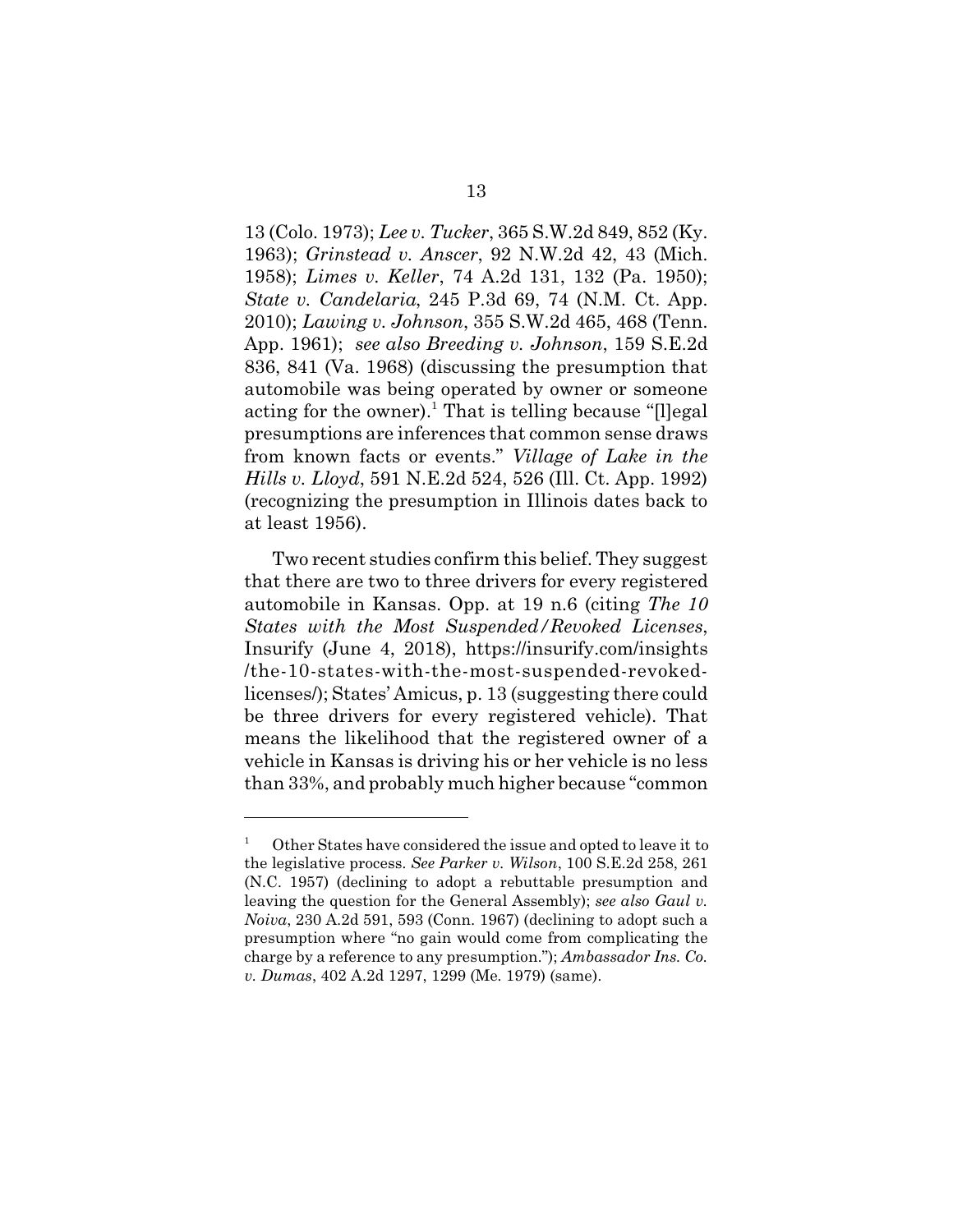sense and ordinary experience suggest that a vehicle's owner is . . . very often the driver of his or her own car." *Cortez-Galaviz*, 495 F.3d at 1207. That is far greater than what is necessary to support reasonable suspicion. *See Wardlow*, 528 U.S. at 123.

3. The reasonableness of an officer's suspicion that the registered owner may be the driver is not undermined when the registered owner's driving privileges have been revoked. Recidivism, especially among those whose license has been repeatedly suspended, is a known and dangerous fact. *See*, *e.g.*, *Deramo*, 762 N.E.2d at 818-19 & n.6 (describing the driver's history of recidivism). One study found that "as many as 75% of suspended drivers continue to drive[.]"<sup>2</sup> Thus, contrary to the Kansas Supreme Court's suggestion, *see* Pet. App. 12, Deputy Mehrer was not required to assume Glover would adhere to his license revocation, *Navarette*, 572 U.S. at 403. After all, the known danger that recidivists pose to themselves and other motorists is what led Kansas—like many States—

<sup>2</sup> *See* American Association of Motor Vehicle Administrators, *Reducing Suspended Drivers and Alternative Reinstatement—Best Practices*, p. 5 (Nov. 2018), https://www.aamva.org/Reducing SuspendedDriversAternativeReinstatementBP/ (citing the National Cooperative Highway Research Program Report 500, Vol. 2 (2003)); *see also* National Highway Traffic Safety Administration, Reasons for Driver License Suspension, Recidivism, and Crash Involvement Among Drivers with Suspended/Revoked Licenses, 1 (2009), available at https://www.nhtsa.gov/sites/nhtsa.dot.gov/files/documents/81109 2 driver-license.pdf (describing a 2002 study finding that "in Michigan 30 to 70 percent of drivers whose licenses have been suspended or revoked for driving under the influence of drugs or alcohol continue to drive during the suspension period").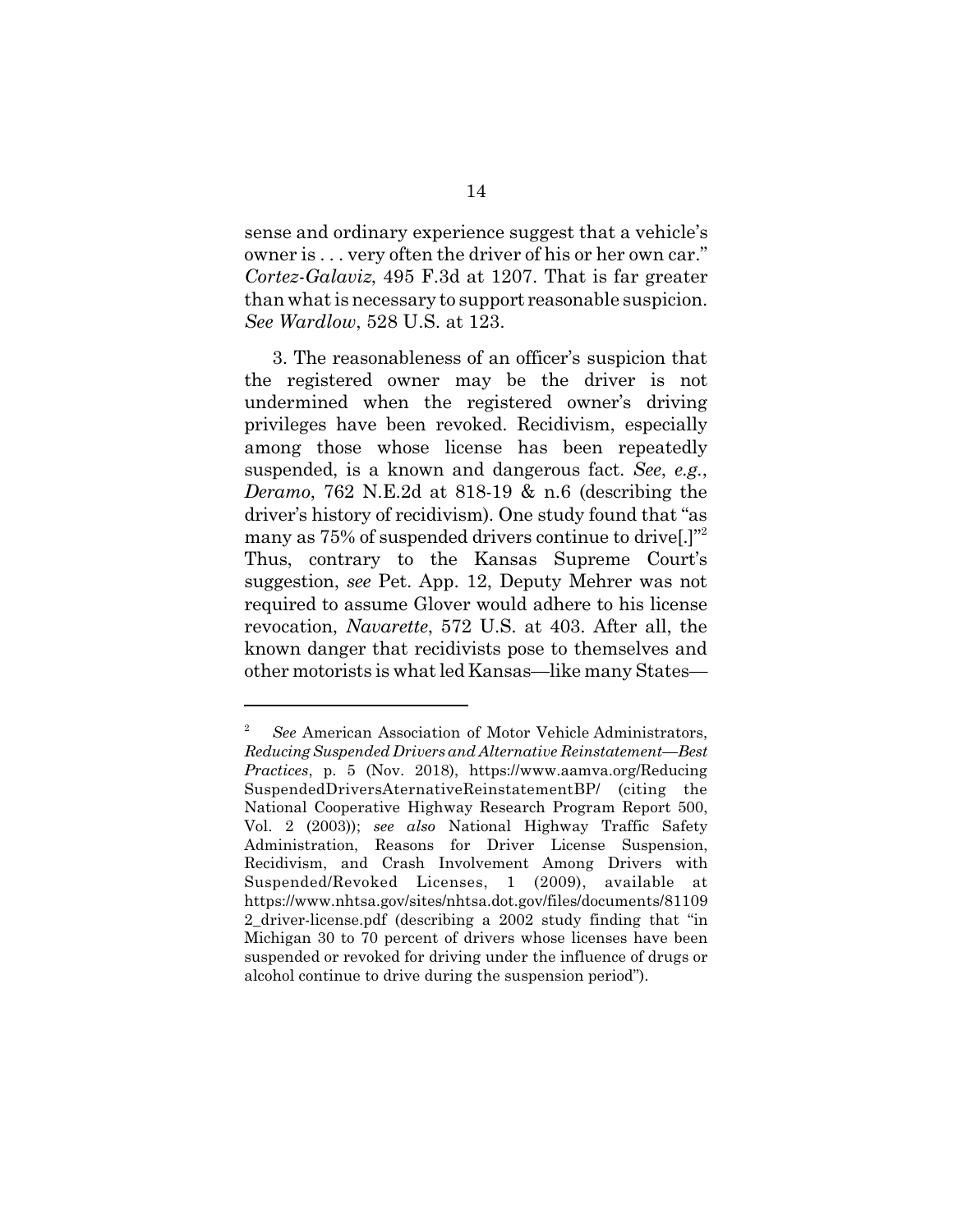to enact habitual violator statutes like the one Glover was charged with violating. *See*, *e.g.*, Kan. Stat. Ann. § 8- 284 (describing the public policy of the State as to, among other things, "impose increased and added deprivation of the privilege to operate motor vehicles upon habitual violators who have been convicted repeatedly of violations of traffic laws"); *State v. Underwood*, 693 P.2d 1205, 1210 (Kan. Ct. App. 1985) (stating the purpose of the Kansas habitual violator law is to "get the chronic violator out from behind the wheel").

### **B. The suspicion is objective and articulable.**

The Kansas Supreme Court found the stop unreasonable because Deputy Mehrer "assumed" that the registered owner was also the driver, which the court characterized as an impermissible hunch. Pet. App. 10-11. Not so.

The stipulated facts demonstrate an objective and articulable basis for Deputy Mehrer's decision to stop Glover's truck. A license plate check "indicated the truck was registered to Charles Glover, Jr." Pet. App. 61. It "also indicated that Mr. Glover had a revoked driver's license in the State of Kansas." Pet. App. 61. Operating a vehicle with a revoked driver's license is a violation of Kansas law. Kan. Stat. Ann. § 8-262. Those objective and articulable facts, plus the fact that registered owners often drive their own vehicles, *see* § I.A., *supra*, provided the basis to investigate whether Glover was in fact driving. To borrow a phrase from *Terry*, it would have been "poor police work" for Deputy Mehrer "to have failed to investigate this behavior further." 392 U.S. at 23; *see also Berkemer v. McCarty*,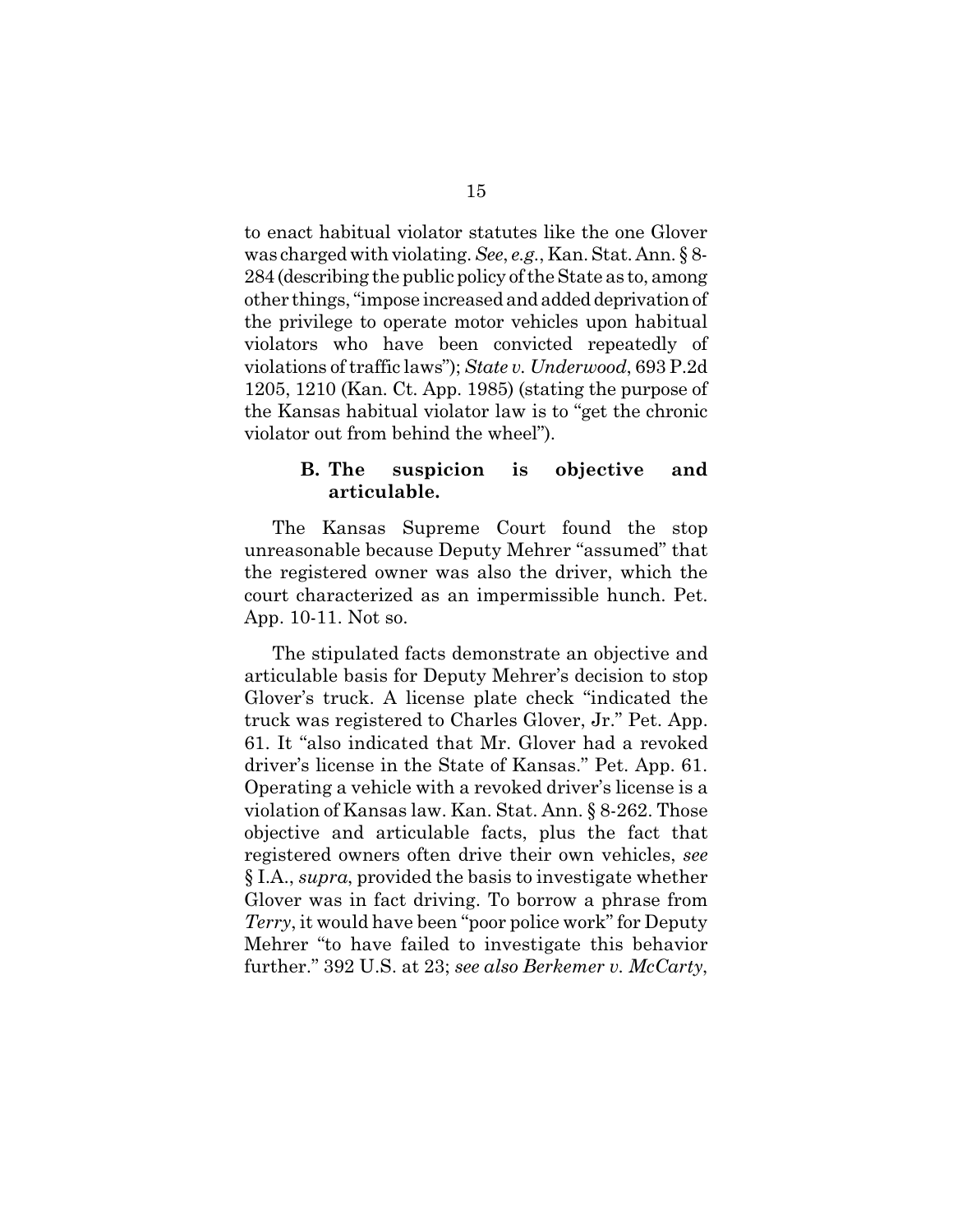468 U.S. 420, 439-40 (1984) (explaining that the purpose of a *Terry* stop is to investigate the circumstances that provoked suspicion).

The Kansas Supreme Court attempted to avoid this obvious conclusion by manufacturing a legal difference between an "inference" and an "assumption." Pet. App. 10. It reasoned that the stop was impermissible because "Deputy Mehrer *assumed* the registered owner of the truck was also the driver," Pet. App. 61 (emphasis added), and concluded that such "an assumption will not satisfy reasonable suspicion under the *Terry* standard." Pet. App. 10-11.

Neither *Terry* nor its progeny recognize any legal difference between describing an officer's suspicion as an assumption, inference, or deduction. In *Terry* itself, this Court used the word "assume" to describe the officer's suspicion. *See* 392 U.S. at 28 (describing the officer's "hypothesis that these men [he observed] were contemplating a daylight robbery—which, it is reasonable to assume, would be likely to involve the use of weapons"). That framing has not been lost on other courts that have likewise upheld officers' reasonable assumptions to justify investigative detentions. *See*, *e.g.*, *United States v. Coplin*, 463 F.3d 96, 101 n.4 (1st Cir. 2006) (not questioning an officer's assumption that the registered owner and the driver were one and the same); *State v. Neil*, 207 P.3d 296, 298 (Mont. 2009) (upholding officer's "assumption" that the registered owner was the driver); *see also Tozier*, 905 A.2d at 839 (concluding that it was reasonable for an officer to "suspect" that a driver is the registered owner); *cf. also Cortez*, 449 U.S. at 419 (lauding the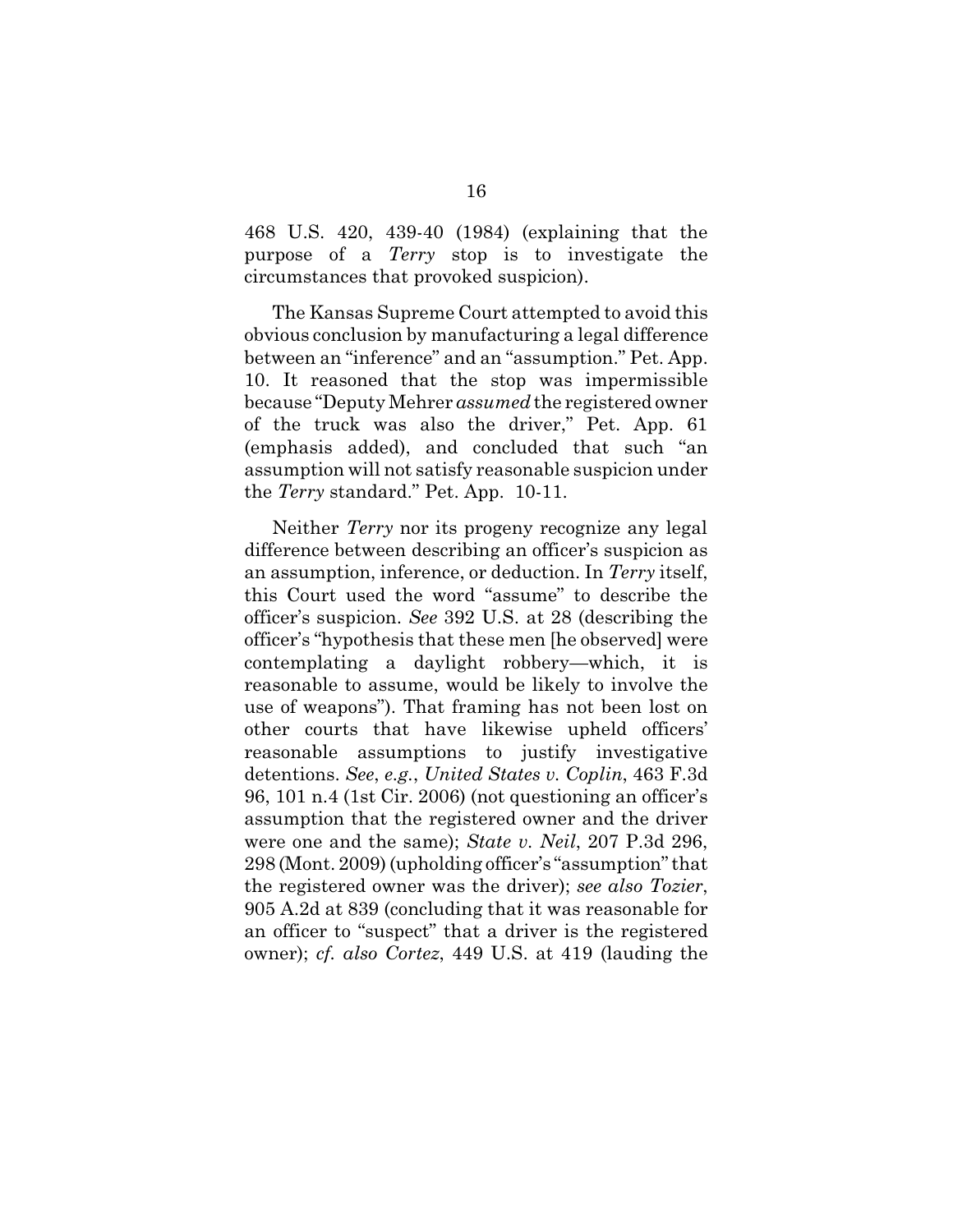officers' "*deductions* and *inferences*" based on otherwise innocuous facts (emphasis added)).

There is also a sound doctrinal basis for rejecting the Kansas Supreme Court's hyperliteral interpretation of the word "assumed" in the stipulated facts. *See* Pet. App. 10-11. This Court has repeatedly concluded that an action is reasonable under the Fourth Amendment, regardless of the officer's state of mind, so long as the facts and circumstances, when viewed objectively, justify the actions. *See*, *e.g.*, *Brigham City v. Stuart*, 547 U.S. 398, 404 (2006) (collecting cases). Thus, it makes no difference how Deputy Mehrer described his belief—i.e., whether he assumed, inferred, or suspected Glover was the driver—because the sole focus is on whether the facts known to him objectively provided reasonable suspicion that Glover was unlawfully driving. *See generally Ashcroft v. al Kidd*, 563 U.S. 731, 736 (2011) (collecting cases supporting the focus on an objective determination that flows from the facts known to the officer).

## **C. The rule applies absent information to the contrary.**

As recognized by other courts, information to the contrary can dispel the suspicion that the registered owner is the driver. That natural limitation does not, as the Kansas Supreme Court suggested, shift the burden to the defendant to establish why reasonable suspicion does not exist.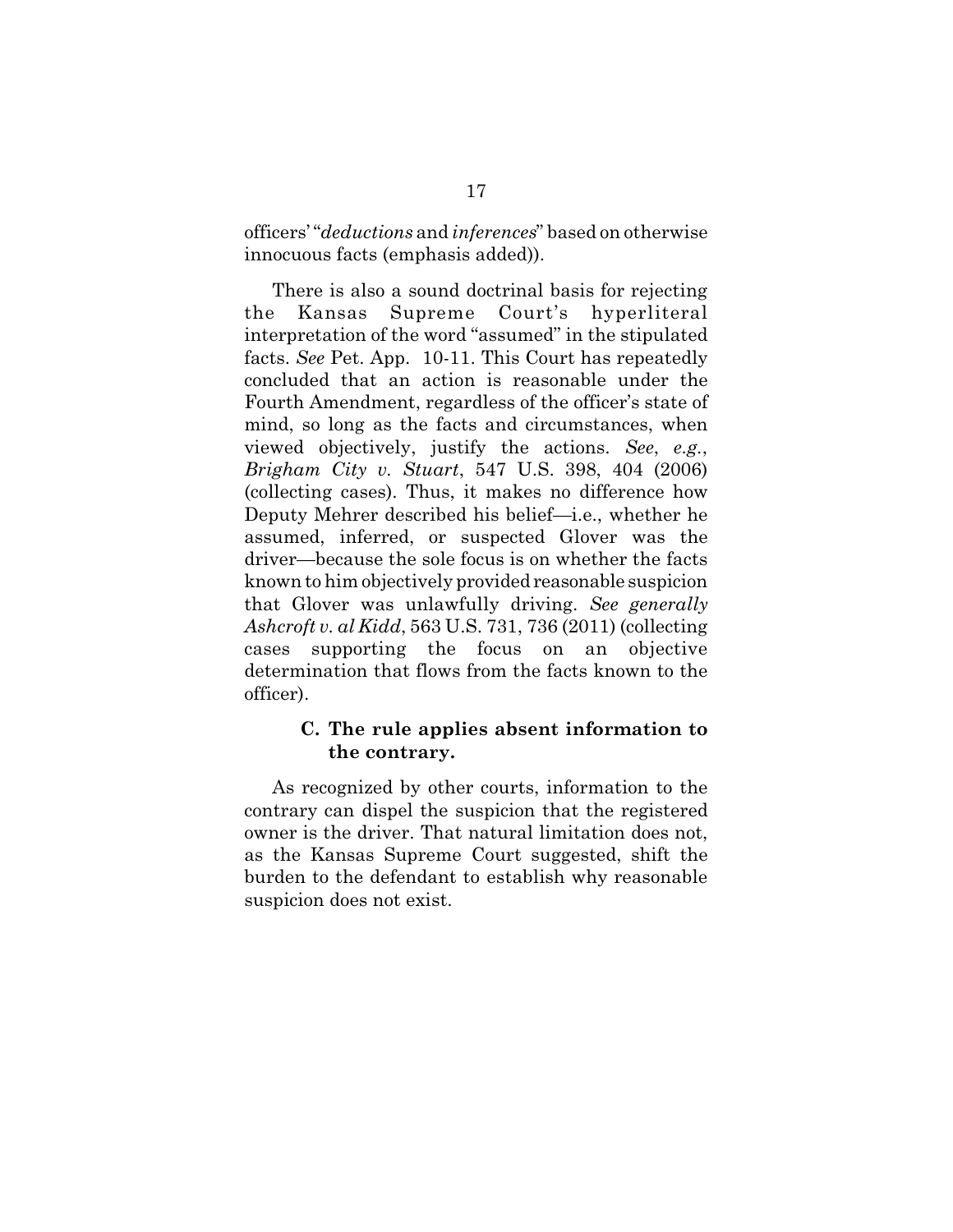1. Both state and federal courts that have considered this question have held that an officer has reasonable suspicion to stop a vehicle where the officer knows the registered owner does not have a valid license or is otherwise subject to seizure so long as the officer has no information indicating that the registered owner is not the driver of the vehicle. *See*, *e.g.*, *Armfield v. State*, 918 N.E.2d 316, 321-22 (Ind. 2009); *Chartier*, 772 F.3d at 543. That makes sense: an officer cannot reasonably believe that the registered owner is driving when he or she knows the registered owner is a 22-year-old male, but can tell that the driver is an approximately 60-year-old female. *See State v. Pike*, 551 N.W.2d 919, 922 (Minn. 1996); *Armfield*, 918 N.E.2d at 321 n.7 (agreeing with courts in Maine and Michigan that observing a driver of a different gender would dissipate reasonable suspicion).

This is not to say an officer is obliged to ascertain additional facts before initiating a stop. Reasonable suspicion "need not rule out the possibility of innocent conduct." *United States v. Arvizu*, 534 U.S. 266, 277 (2002). And in any event, requiring law enforcement to do so exceeds what is required to establish reasonable suspicion, *see* § II, *infra*, and would, in many instances, be unsafe, impractical, or both. *See* § III.C., *infra*. Thus, this natural limitation is simply a recognition that the officer's suspicion can sometimes be dispelled before even initiating the investigative stop.

2. The Kansas Supreme Court missed this simple point. It held that allowing officers to suspect that the owner of a vehicle is the one driving the vehicle, absent information to the contrary, would "shift the burden to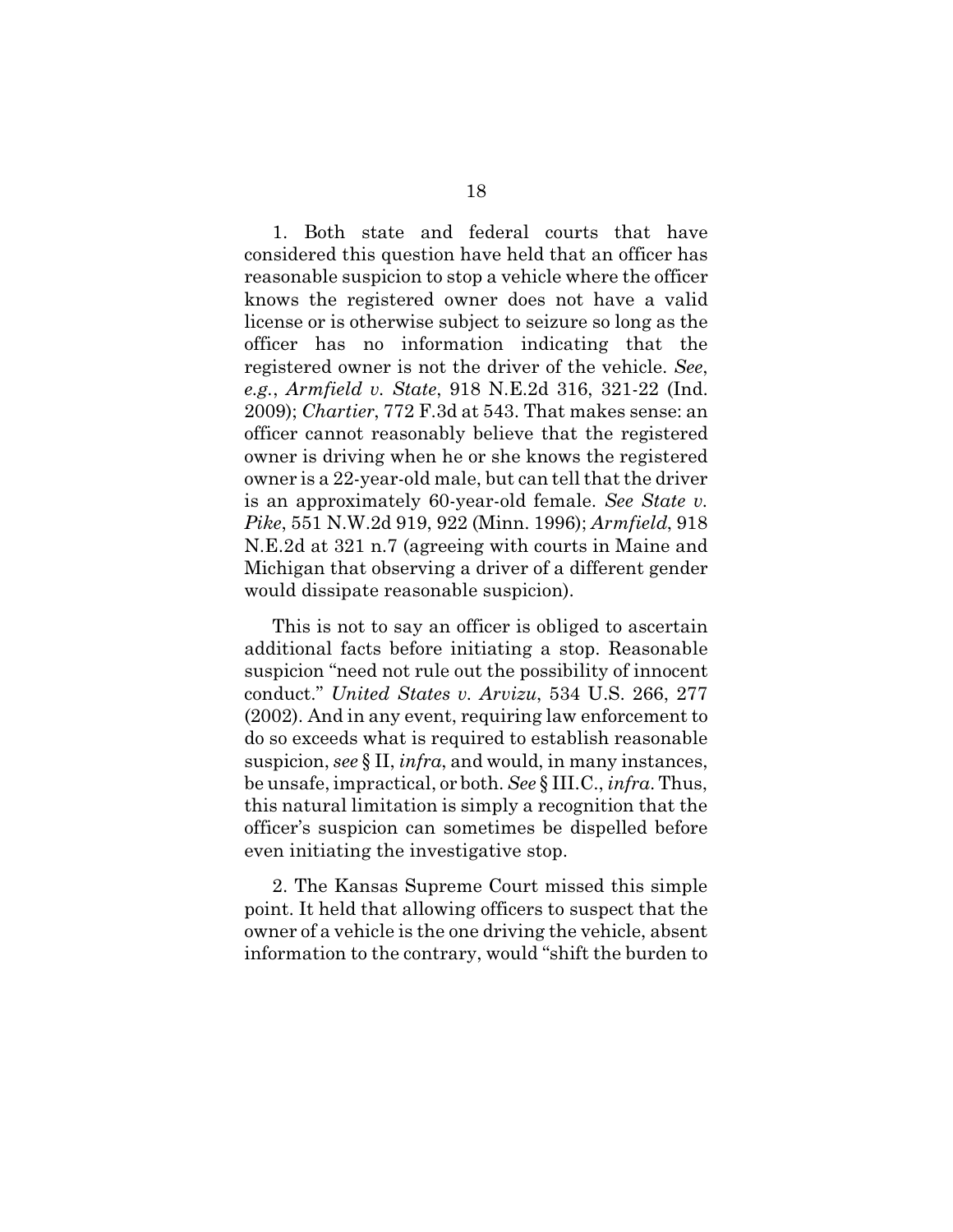the defendant to establish why reasonable suspicion did not exist," Pet. App. 9, because "absence of evidence is not evidence of absence." Pet. App. 14-15. That view misapprehends both the reasonable suspicion inquiry and the evidence.

Reasonable suspicion requires "tak[ing] into account 'the totality of the circumstances—the whole picture.'" *Navarette*, 572 U.S. at 397 (quoting *Cortez*, 449 U.S. at 417). It "allows officers to draw on their own experience and specialized training to make inferences from and deductions about the cumulative information available to them that 'might well elude an untrained person.'" *Arvizu*, 534 U.S. at 273 (quoting *Cortez*, 449 U.S. at 418). Thus, determining whether reasonable suspicion exists requires consideration of all the facts known to the officer, both those supporting and detracting from reasonable suspicion. Holding that it is reasonable to suspect that the owner of a vehicle is the driver absent information to the contrary does not shift the burden to the defendant; it merely reflects the principle that reasonable suspicion must be based on the totality of the circumstances.

The evidence confronting Deputy Mehrer supported the suspicion that Glover was driving unlawfully. He knew that Glover was the registered owner of the vehicle, that Glover's license was revoked, and that it was unlawful to operate a vehicle in Kansas without a valid driver's license. Pet. App. 61. The totality of these circumstances provided a reasonable, articulable, and objective basis to initiate the stop. That suspicion could have been weakened if he had information suggesting that Glover was not the driver, but no such information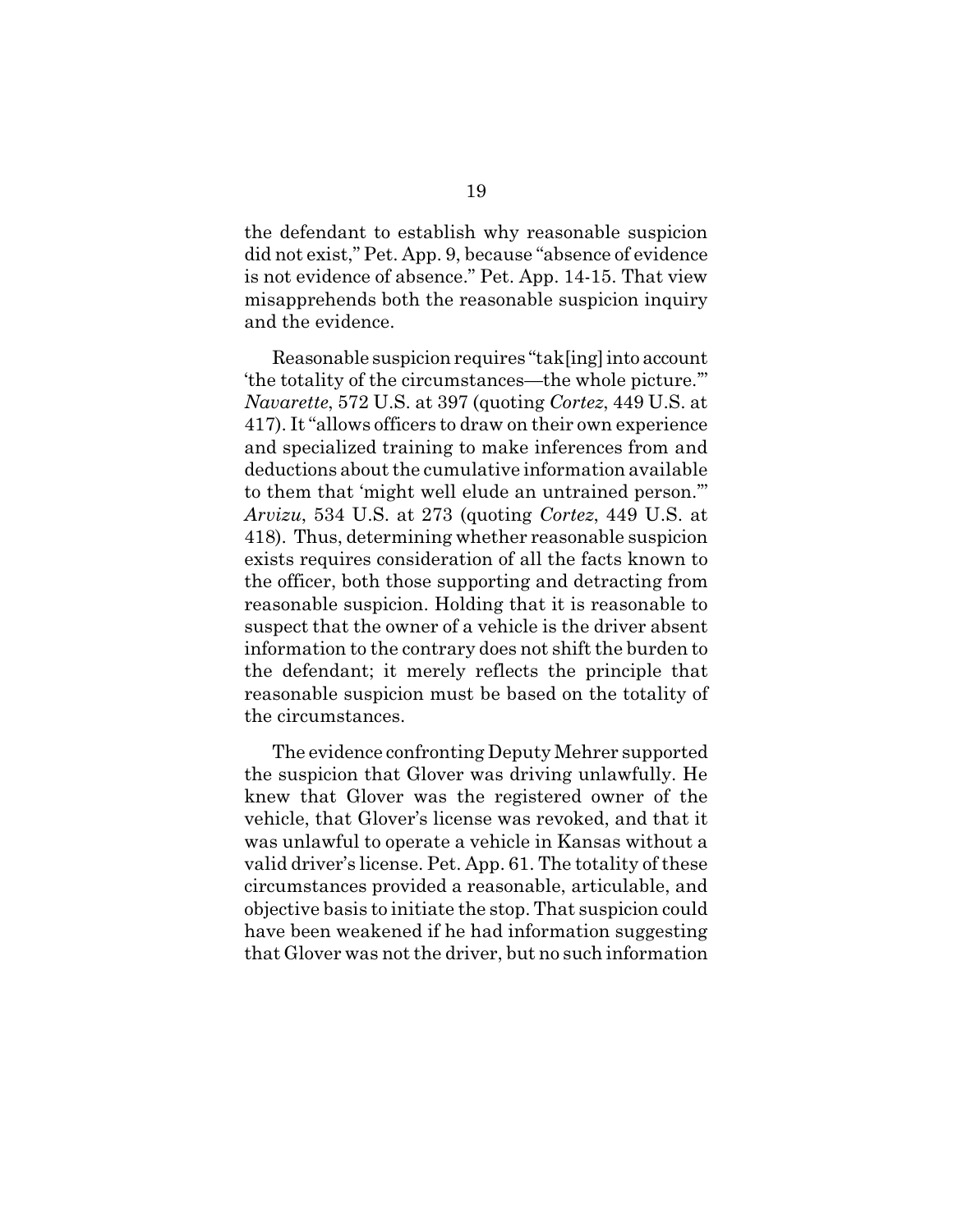existed. *See Neil*, 207 P.3d at 298 (upholding the reasonableness of the stop because the officer was aware of no facts that "would render unreasonable the assumption that [the registered owner] was the person driving the vehicle at the time of the stop").

# **II. The Kansas Supreme Court adopted a standard more demanding than reasonable suspicion.**

The Kansas Supreme Court concluded that the Fourth Amendment required "more evidence" that the driver is the registered owner before an officer may initiate an investigative stop. Pet. App. 18. That conclusion cannot be squared with this Court's repeated admonition that the Fourth Amendment requires only a "minimal level of objective justification" for making a stop. *United States v. Sokolow*, 490 U.S. 1, 7 (1989).

Reasonable suspicion is a slight hurdle to overcome. While that level of suspicion is more than an "inchoate and unparticularized suspicion or 'hunch,'" *Terry v. Ohio*, 392 U.S. 1, 27 (1968), it is satisfied by "considerably less than proof of wrongdoing by a preponderance of the evidence," *Illinois v. Wardlow*, 528 U.S. 119, 123 (2000). It is even less demanding than probable cause, which only requires "a fair probability" that contraband or evidence of a crime will be found, *Sokolow*, 490 U.S. at 7; *see also District of Columbia v. Wesby*, 138 S. Ct. 577, 586 (2018) (stating probable cause requires only a "substantial chance of criminal activity"). The facts known to Deputy Mehrer surely met this minimal standard.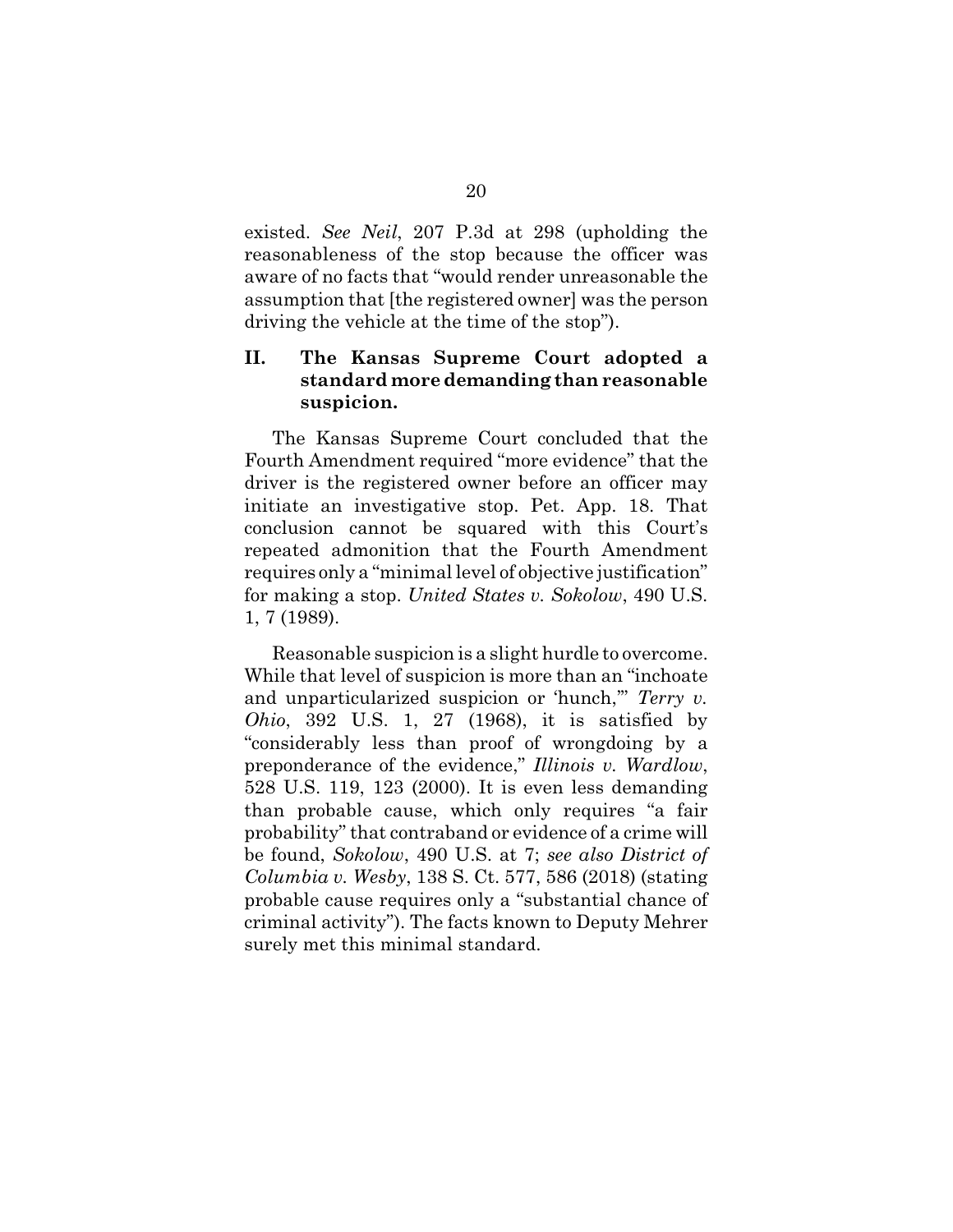It is unclear what the Kansas Supreme Court meant when it stated "more" or "corroborating" evidence was necessary to initiate a stop under the Fourth Amendment. Pet. App. 18. But whatever the Kansas Supreme Court had in mind, requiring corroborating evidence imposes a higher burden than reasonable suspicion requires, effectively transforming the rule of reasonable suspicion into something akin to (or greater than) probable cause. *See United States v. Cortez-Galaviz*, 495 F.3d 1203, 1207-08 (10th Cir. 2007) (holding that requiring "an officer to know the identity of the driver . . . would take us from *Terry* [and] *Wardlow* . . . into the land of requiring an officer to have probable cause before effecting any stop"); *State v. Edmonds*, 58 A.3d 961 (Vt. 2012) (same).

#### **III. Investigative stops like the one here are reasonable and important to public safety.**

The States have "a vital interest in ensuring" roadway safety, which they accomplish by verifying that only licensed drivers operate vehicles on its roads, that the vehicles being driven are registered and fit for safe operation, and that the owners maintain minimal insurance. *Delaware v. Prouse*, 440 U.S. 648, 658-59 (1979). As a result, driving a motor vehicle is subject to comprehensive government regulations and controls that are designed to promote safety of the public thoroughfares. *See South Dakota v. Opperman*, 428 U.S. 364, 368 (1976). Traffic stops like the one at issue here promote that goal, do not unreasonably intrude on individual liberty, and respect the safety of the officers charged with enforcing the many traffic laws.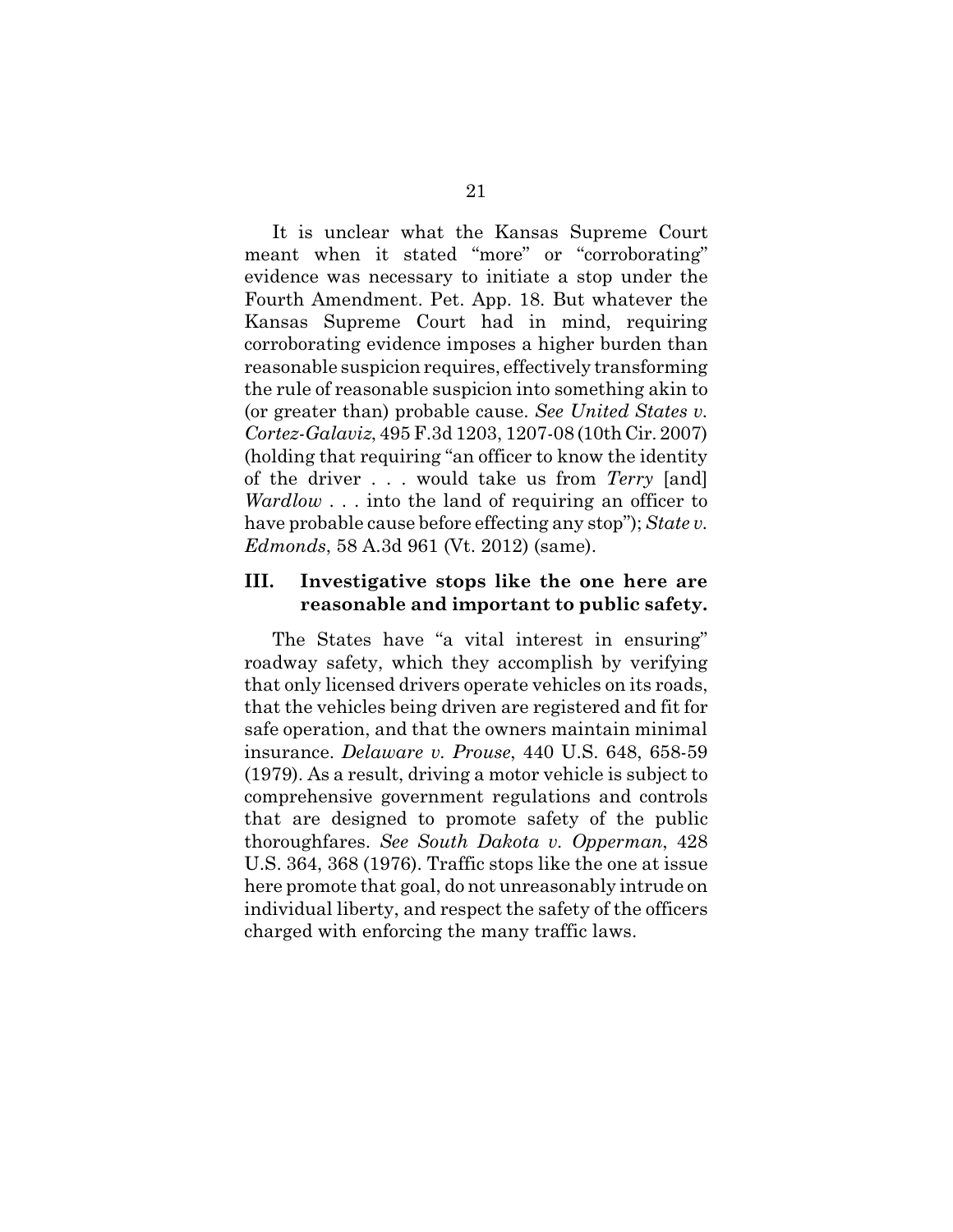### **A. Investigative stops promote public safety.**

The States have a "paramount interest" in fostering safety on their roadways. *See Birchfield v. North Dakota*, 136 S. Ct. 2160, 2178 (2016); *accord Standish v. Department of Revenue*, 683 P.2d 1276, 1281 (Kan. 1984) (noting that driving is a privilege, not a right). And this Court has repeatedly recognized that automobile travel is subject to "pervasive and continuing regulation and controls." *Opperman*, 428 U.S. at 368; *accord New York v. Class*, 475 U.S. 106, 113 (1986); *California v. Carney*, 471 U.S. 386, 392 (1985).

One of the ways States promote safety on their roadways is through licensing and registration requirements. Such requirements help ensure that those operating motor vehicles sufficiently understand the rules of the road and are physically capable of operating their vehicle. *See* Kan. Stat. Ann. § 8-235 (prohibiting operation of a motor vehicle without a valid driver's license); *see also Prouse*, 440 U.S. at 658- 59 (highlighting States' interest in roadway safety and the laws designed to promote that interest). And where necessary, many States, including Kansas, revoke the driving privileges of those who demonstrate an inability or unwillingness to abide by those restrictions. *See* Kan. Stat. Ann. §§ 8-254 & 8-286.

Similarly, since the early 1900s, States have issued and relied upon license plates to quickly verify conformance with state licensing and registration obligations of those owning and operating vehicles. *See generally Walker v. Texas Div., Sons of Confederate*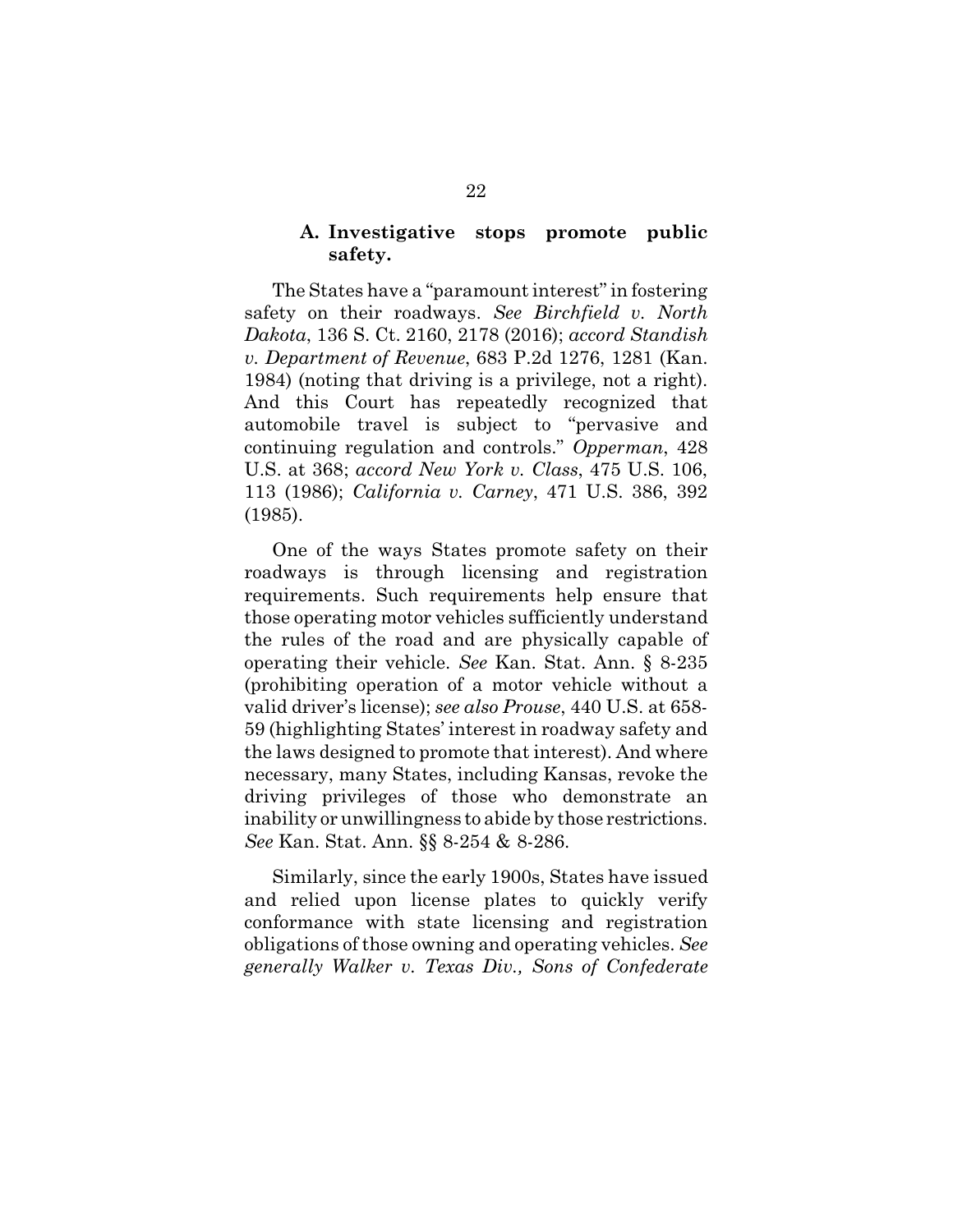*Veterans, Inc.*, 135 S. Ct. 2239, 2248-49 (2015) (describing the evolving uses of license plates as a form of government identification). Kansas, for example, issues a license plate to the registered owner of a vehicle and requires it to be attached to the rear of the vehicle to which it is assigned. Kan. Stat. Ann. § 8-127 (requiring owners to register their vehicle); Kan. Stat. Ann. § 8-133 (requiring the license plate and registration to be displayed). That license plate number conveys, among other things, that the registered owner has a valid title, the vehicle's registration is current, and the owner has the required insurance. Kan. Stat. Ann. § 8-173.

Law enforcement officers in Kansas and elsewhere rely on this license plate data to determine compliance with a variety of traffic laws and regulations. In certain situations, the license plate information will show that the vehicle is not properly registered. *See*, *e.g.*, *Arizona v. Johnson*, 555 U.S. 323, 327-28 (2009) (involving a traffic stop based on a license plate check that revealed the vehicle's registration had been suspended for an insurance-related violation); *Pennsylvania v. Mimms*, 434 U.S. 106, 111 (1977) (holding that an expired license plate provided valid grounds for a stop). In other circumstances, registration violations may uncover more serious offenses. *See*, *e.g.*, *Maryland v. King*, 569 U.S. 435, 450 (2013) ("Hours after the Oklahoma City bombing, Timothy McVeigh was stopped by a state trooper who noticed he was driving without a license plate. Police stopped serial killer Joel Rifkin for the same reason.").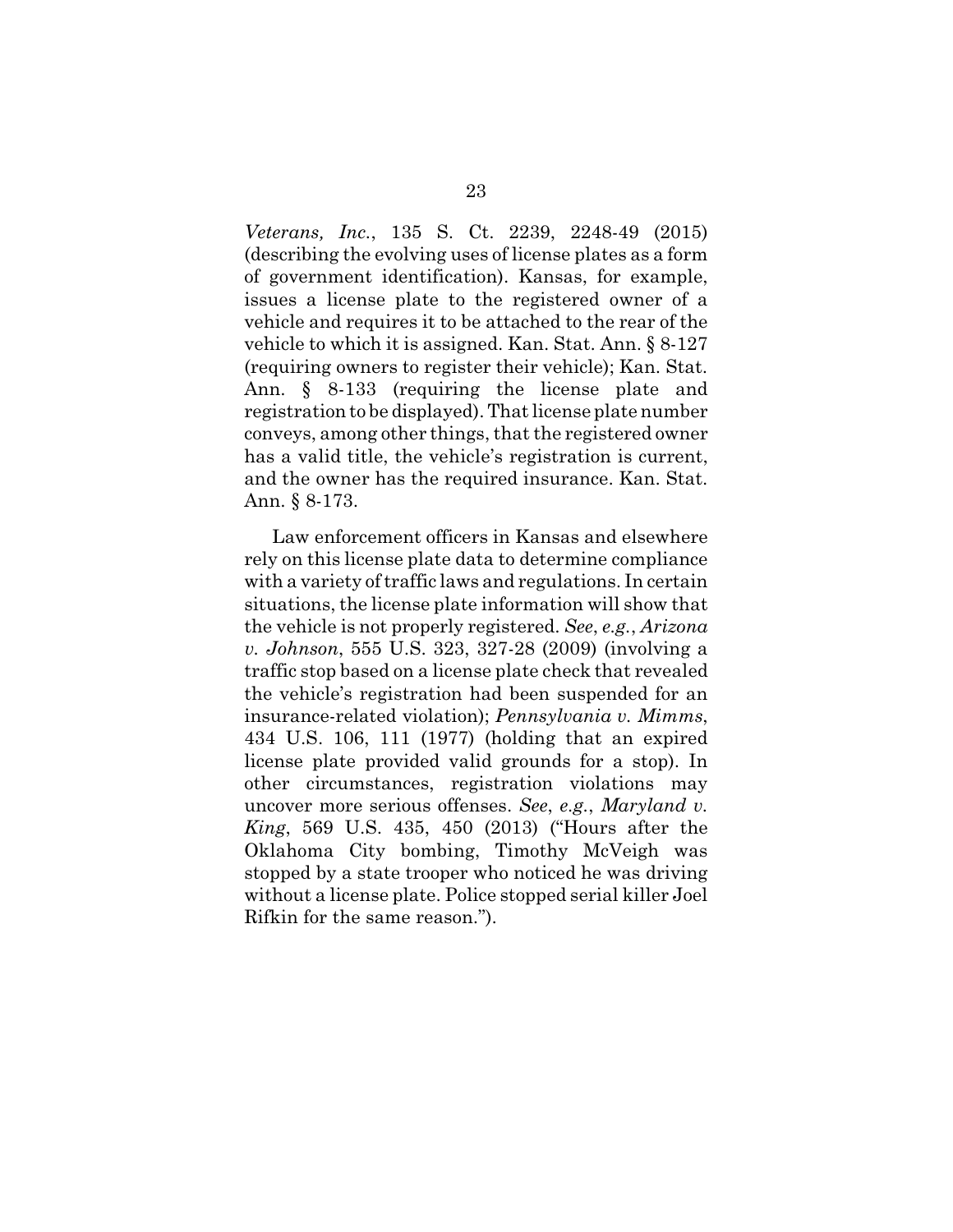The stop of Glover's vehicle sits at the confluence of several strands of government regulation of vehicles—license plates, registration, and driver's licenses. Deputy Mehrer stopped Glover's vehicle because its license plate revealed a registered owner with revoked driving privileges. And Kansas law—for good reason—forbids the operation of a motor vehicle without a valid license. *See* Kan. Stat. Ann. § 8-235(a).

#### **B. Investigative stops impose a minimal intrusion.**

Not only do stops like the one at issue here promote important state interests, but they also impose only a minimal intrusion on a motorist suspected of violating the traffic laws. The stops are necessarily short in duration because their purpose is limited to confirming or dispelling the suspicion that the owner is unlawfully driving. *See Rodriguez v. United States*, 135 S. Ct. 1609, 1614 (2015). If it turns out the owner is not the driver, the innocent driver will be quickly on his or her way. *See State v. Vance*, 790 N.W.2d 775, 778 (Iowa 2010).

An analogy to this Court's checkpoint cases underscores that the intrusion is minimal. This Court has upheld the constitutionality of *suspicionless* sobriety and driver's license checkpoint stops based on the minimal intrusion they impose and in recognition of the States' vital interest in ensuring roadway safety. *See Texas v. Brown*, 460 U.S. 730, 739 (1983) (citing *Prouse*, 440 U.S. at 654); *Michigan Dep't of State Police v. Sitz*, 496 U.S. 444, 454-55 (1990) (describing the intrusion on motorists stopped at a sobriety checkpoint as "slight"). Although those cases are doctrinally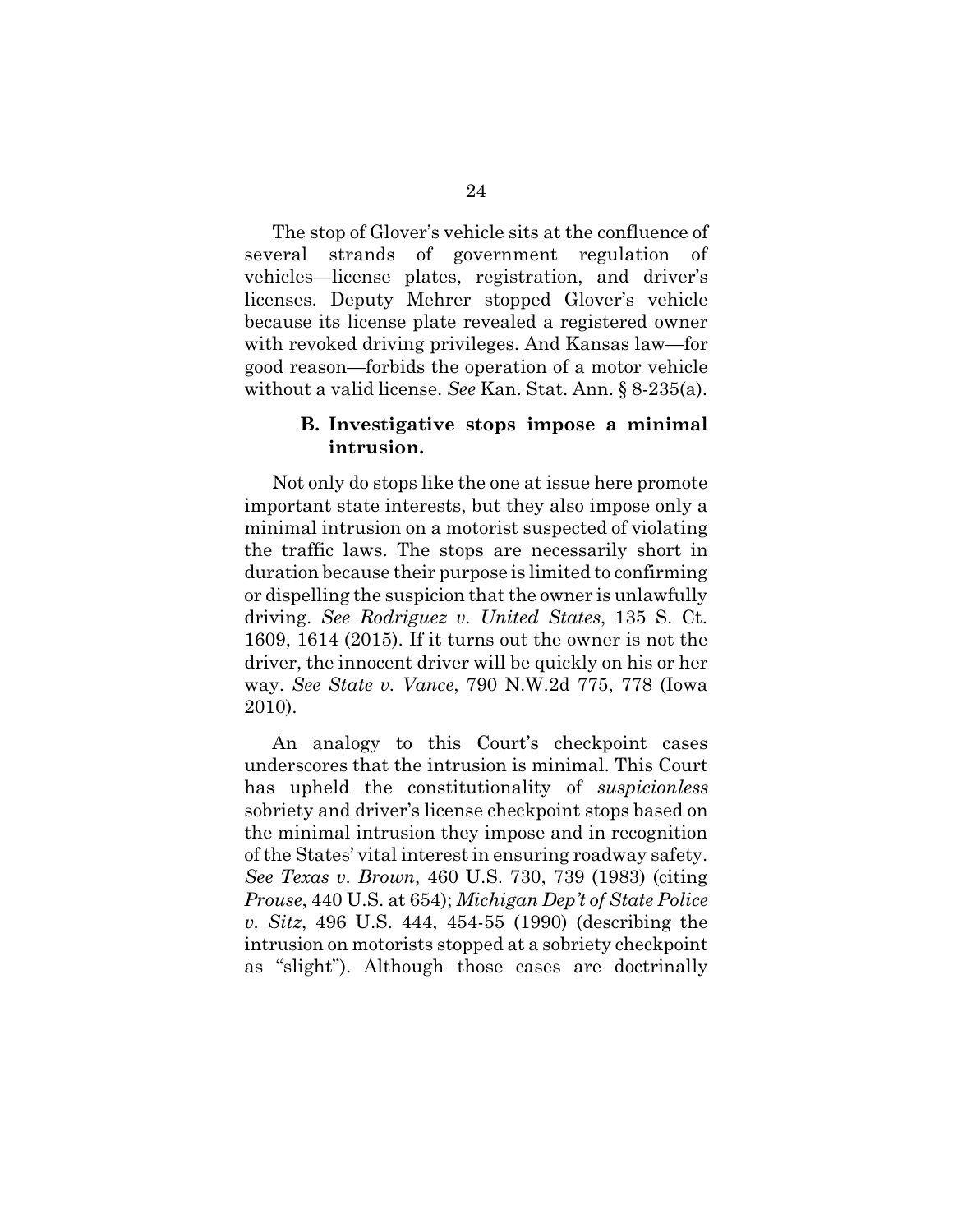different, they support the conclusion that it is reasonable for an officer to perform an investigative stop when the officer actually *has* suspicion that a particular driver lacks a valid driver's license, specifically when the officer knows that the registered owner's license has been suspended or revoked and there is no reason to believe that someone other than the registered owner is driving.

The reasonable suspicion standard seeks to protect the rights of individual citizens "against police conduct which is overbearing or harassing," *Terry v. Ohio*, 392 U.S. 1, 15 (1968), while balancing the public interest and the individual's right to personal security. *See United States v. Arvizu*, 534 U.S. 266, 273 (2002). As the courts in twelve states and four federal circuit courts of appeals have found, stops like the one here do not violate that careful balance recognized by this Court's cases.

# **C. Requiring officers to gather "more evidence" is impractical and would endanger law enforcement.**

The rule that Kansas proposes is clear, easy to apply, and promotes public safety. The Kansas Supreme Court's insistence that the officer obtain "more evidence," Pet. App. 18, is not only out of step with this Court's cases, but it also is impractical and would endanger law enforcement officers.

Requiring an officer to obtain more evidence from a moving vehicle is impractical. *See United States v. Cortez-Galaviz*, 495 F.3d 1203, 1207-08 (10th Cir. 2007). In many situations, the officer may be unable to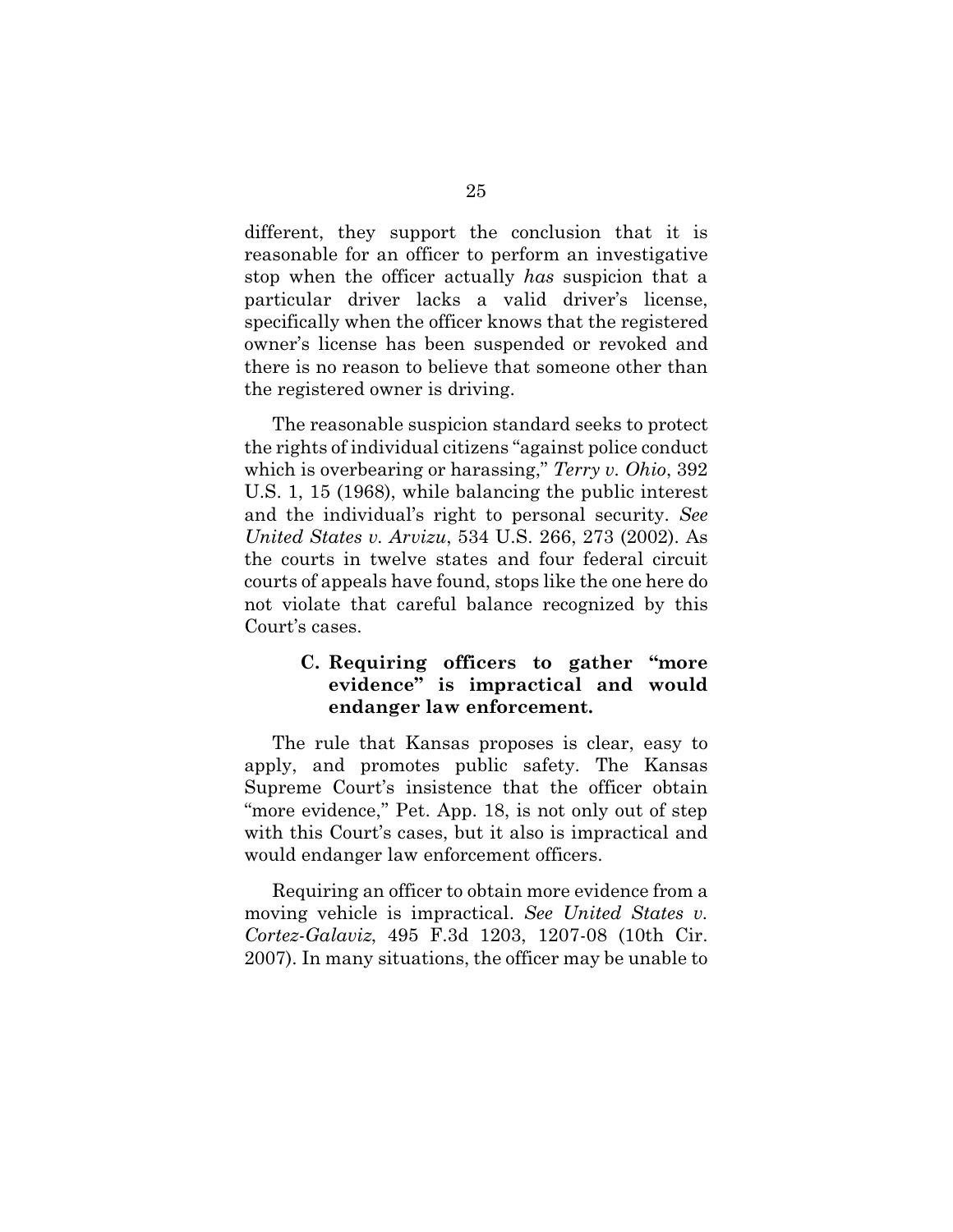ascertain who is in the vehicle, such as when the encounter happens at night, in bad weather, or when the suspect vehicle has tinted windows. *See United States v. Chartier*, 772 F.3d 539, 542 (8th Cir. 2014); *Vance*, 790 N.W.2d at 778; *State v. Neil*, 207 P.3d 296, 296-97 (Mont. 2009); *Armfield v. State*, 918 N.E.2d 316, 317 n.1 (Ind. 2009); *State v. Smith*, 905 N.W.2d 353, 356 (Wis. 2018). In other situations, the individual's positioning inside the vehicle may obscure the individual's physical characteristics from the officer. *See*, *e.g.*, *United States v. Pyles*, 904 F.3d 422, 425 (6th Cir. 2018); *People v. Cummings*, 6 N.E.3d 725, 727 (Ill. 2014) *reversed on other grounds* 46 N.E.3d 248, 248-49 (Ill. 2016). Again, *Terry* and its progeny confirm that an officer who reasonably suspects that criminal behavior may be afoot can stop a vehicle to investigate the officer's suspicions.

Requiring more evidence would also be unnecessarily dangerous. It is not hard to imagine the perils that an officer and other motorists may face in the mine run of encounters when attempting to identify a driver in a moving vehicle while driving among other motorists, something that is especially daunting while at highway speeds, in heavy traffic, or on a narrow twolane road. These challenges are quite real, and Glover has not "suggest[ed] how an officer might practicably and safely divine the identity of a driver of a moving vehicle." *Cortez-Galaviz* 495 F.3d at 1208. Fortunately, the Fourth Amendment does not require an officer to undertake such dangerous maneuvers in an attempt to dispel suspicion. *See*, *e.g.*, *Chartier*, 772 F.3d at 543. This Court has repeatedly said that officers need not exclude the possibility of innocent conduct before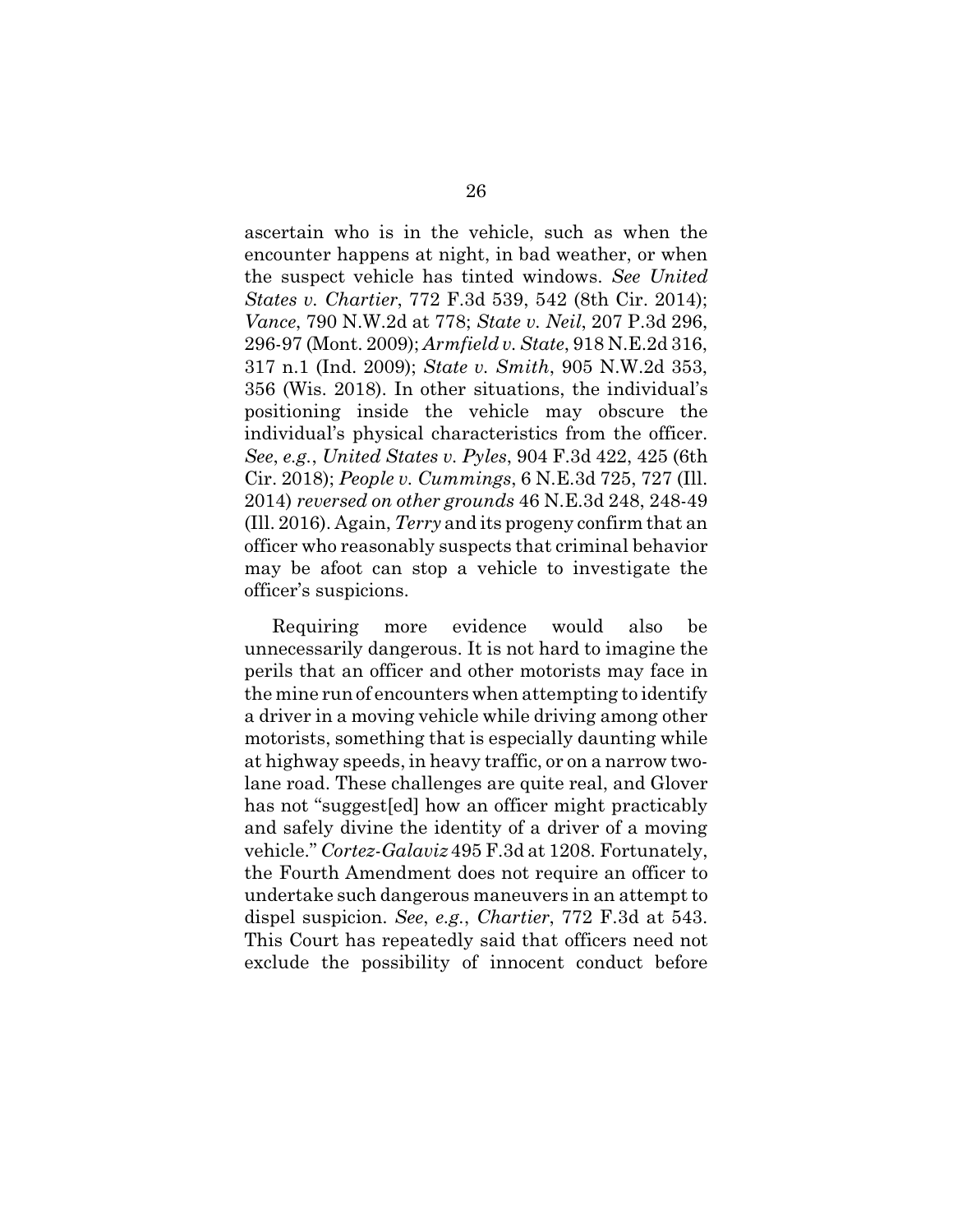initiating a stop, *Arvizu*, 534 U.S. at 277, and need not delay an investigative stop until additional suspicious or unlawful conduct is observed, *Navarette v. California*, 572 U.S. 393, 403-04 (2014).

# **CONCLUSION**

The judgment of the Kansas Supreme Court should be reversed.